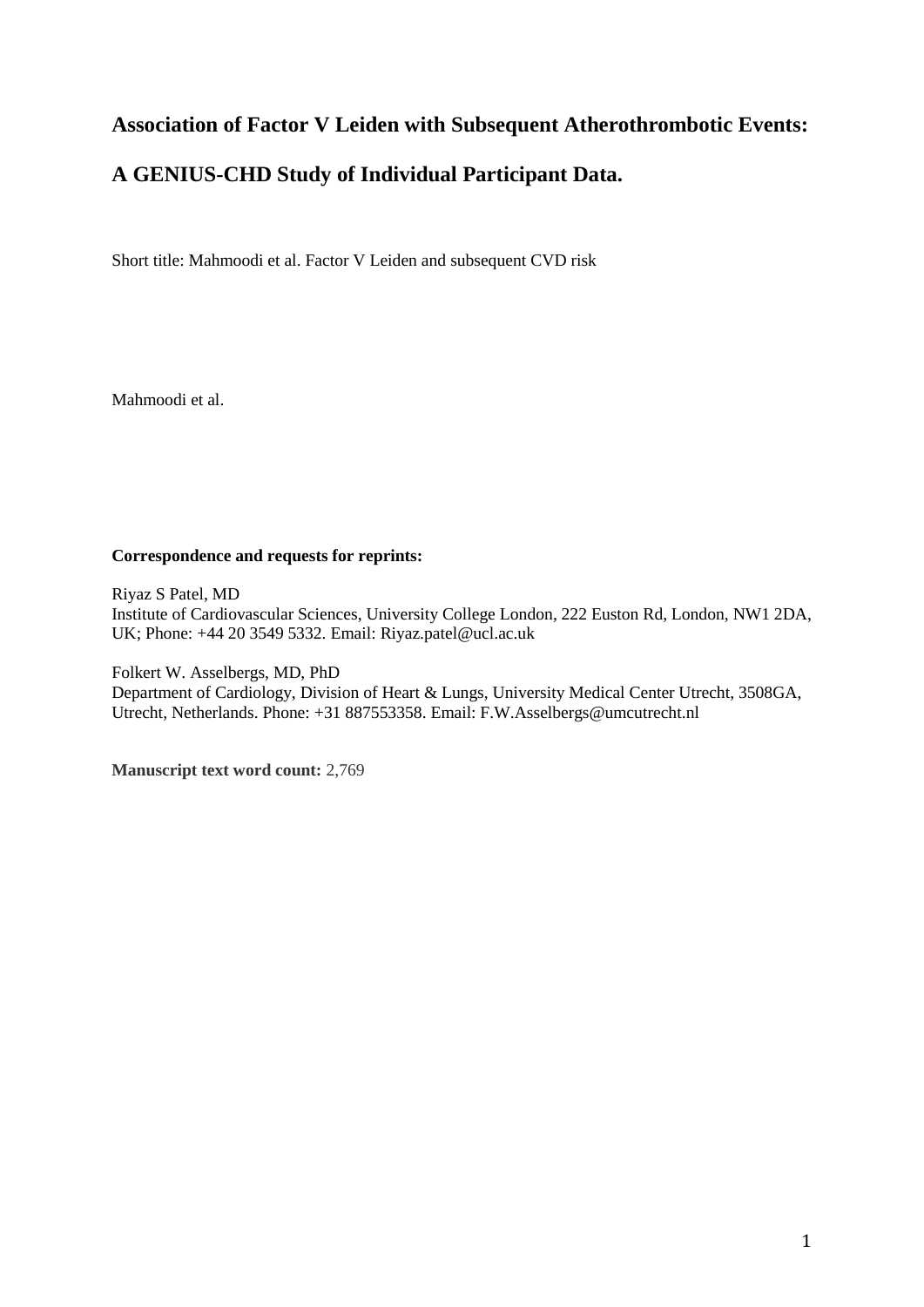#### **ABSTRACT**

**Background**: Studies examining the role of factor V Leiden among patients at higher risk of atherothrombotic events, such as those with established coronary heart disease (CHD) are lacking. Given that coagulation is involved in the thrombus formation stage upon atherosclerotic plaque rupture, we hypothesized that factor V Leiden may be a stronger risk factor for atherothrombotic events in patients with established CHD.

**Methods:** We performed an individual-level meta-analysis including 25 prospective studies (18) cohorts, 3 case-cohorts, 4 randomized trials) from the GENIUS-CHD consortium involving patients with established CHD at baseline. Participating studies genotyped factor V Leiden status and shared risk estimates for the outcomes of interest using a centrally developed statistical code with harmonized definitions across studies. Cox-regression models were used to obtain age and sex adjusted estimates. The obtained estimates were pooled using fixed-effect meta-analysis. The primary outcome was composite of myocardial infarction and CHD death. Secondary outcomes included any stroke, ischemic stroke, coronary revascularization, cardiovascular mortality and all-cause mortality.

**Results:** The studies included 69,681 individuals of whom 3,190 (4.6%) were either heterozygous or homozygous (n=47) carriers of factor V Leiden. Median follow-up per study ranged from 1.0 to 10.6 years. A total of 20 studies with 61,147 participants and 6,849 events contributed to analyses of the primary outcome. Factor V Leiden was not associated with the combined outcome of myocardial infarction and CHD death (hazard ratio, 1.03; 95% CI, 0.92 - 1.16;  $I^2 = 28\%$ ; P-heterogeneity = 0.12). Subgroup analysis according to baseline characteristics or strata of traditional cardiovascular risk factors did not show relevant differences. Similarly, risk estimates for the secondary outcomes including stroke, coronary revascularization, cardiovascular mortality and all-cause mortality were close to identity.

**Conclusions:** Factor V Leiden was not associated with increased risk of subsequent atherothrombotic events and mortality in high-risk participants with established and treated CHD. Routine assessment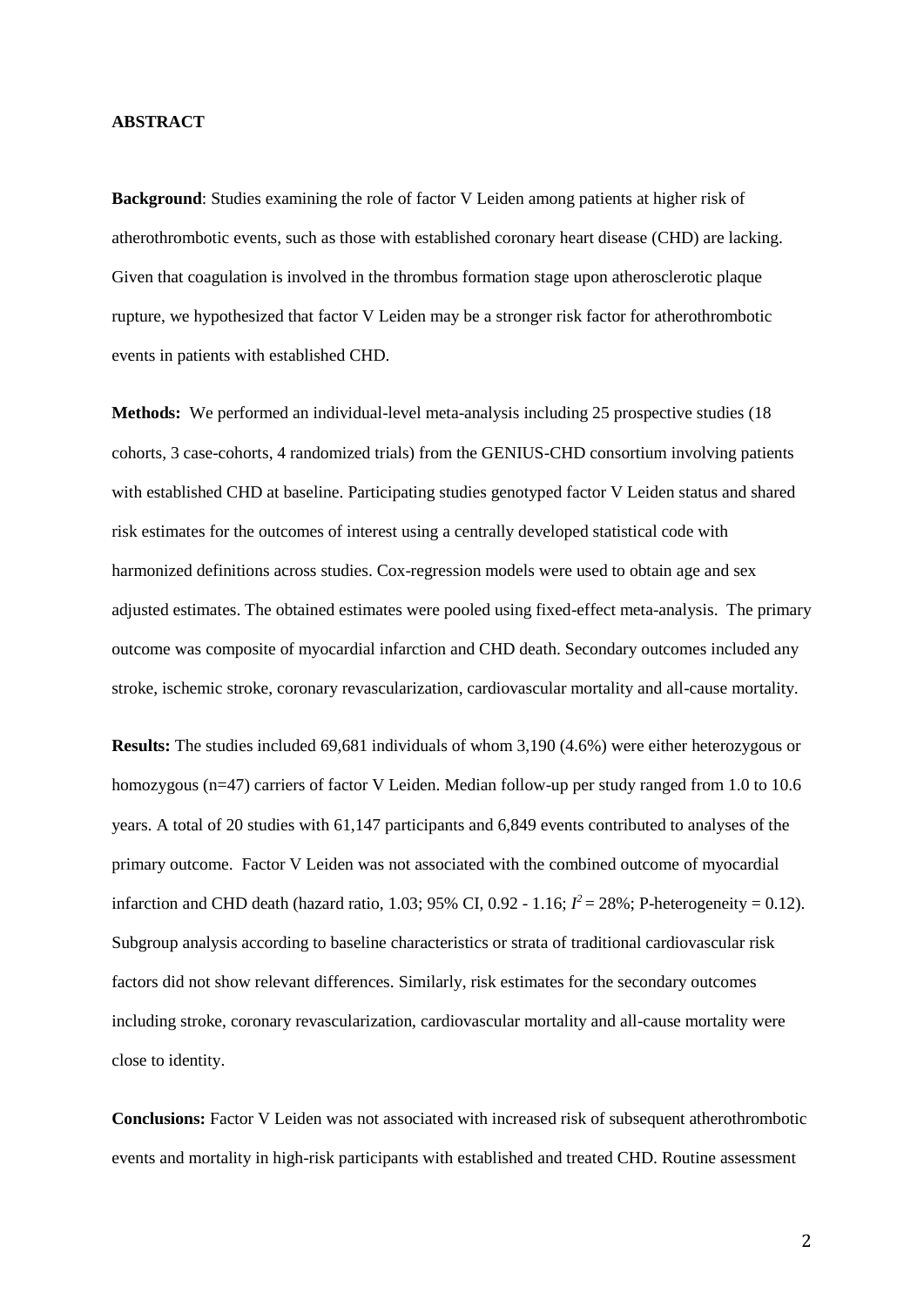of factor V Leiden status is unlikely to improve atherothrombotic events risk stratification in this population.

**Keywords:** Factor V Leiden, thrombosis, genetics, association studies, prognosis, single nucleotide polymorphism, coronary artery disease, recurrent myocardial infarction, secondary prevention

# **Abbreviations and Acronyms:**

 $\bullet$  CHD = Coronary Heart Disease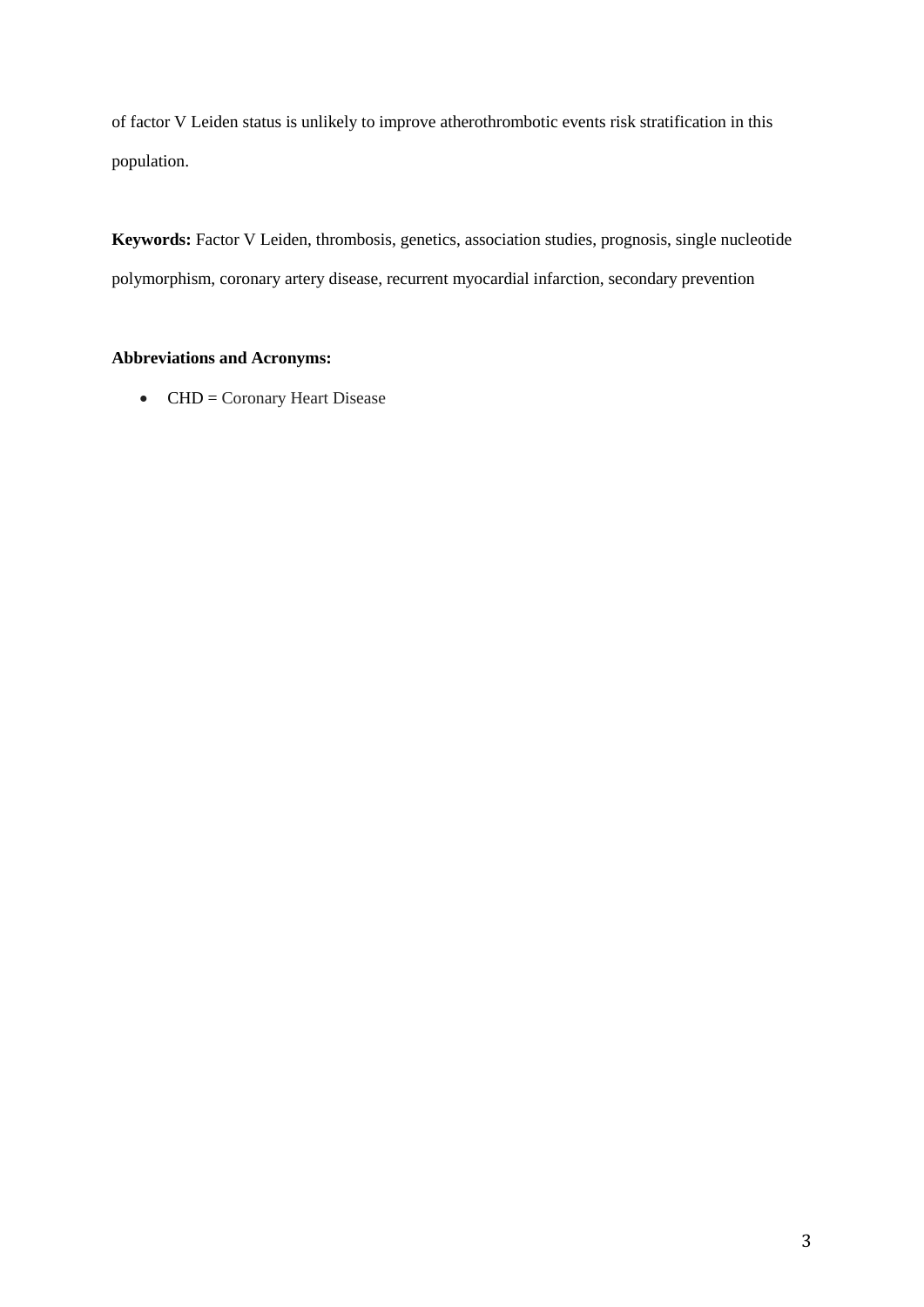## **CLINICAL PERSPECTIVE:**

## **What Is New?**

- In a large-scale individual-level data meta-analysis of 25 studies recruiting nearly 70K patients with established CHD, factor V Leiden was not associated with an increased risk of further atherothrombotic events or death compared to non-carriers.
- A post hoc analysis however suggests that factor V Leiden carriers with established CHD may gain greater protection from subsequent CHD death or myocardial infarction from dual antiplatelet therapy compared to non-carriers.

## **What Are the Clinical Implications?**

- The routine assessment of factor V Leiden genotype to improve risk stratification in secondary prevention settings is unlikely to be of value and is not recommended.
- Further work is required to understand if there may instead be a pharmacogenomic role for factor V Leiden status, to help personalize treatment with intensive antiplatelet therapy.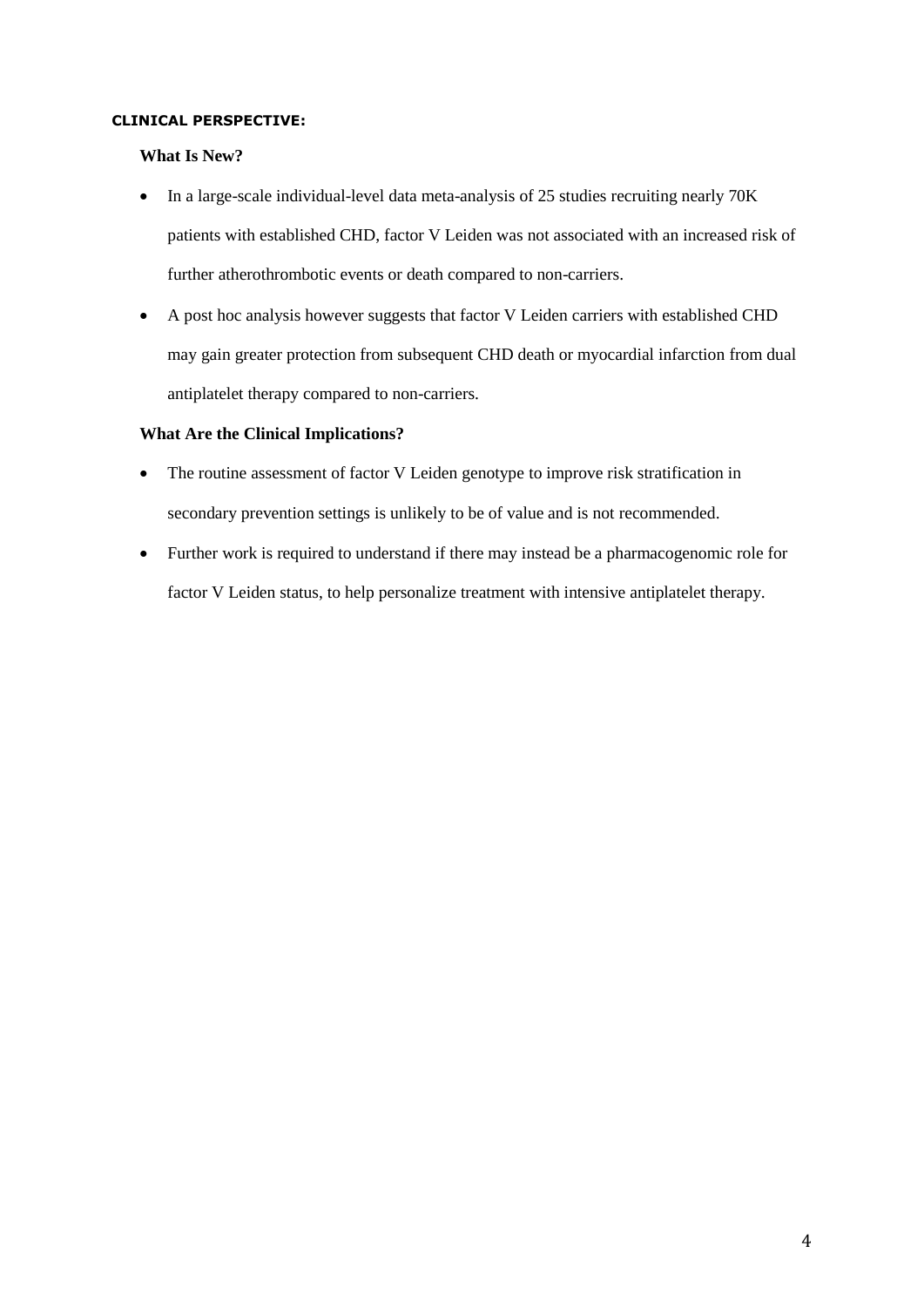#### **INTRODUCTION**

Factor V Leiden, is a genetic variant leading to alteration of the inactivation site of factor V, which in turn leads to activated protein C resistance and a prothrombotic state[.](#page-19-0)<sup>1</sup> Affecting almost 5% of the Caucasian population,<sup>[2](#page-19-1)</sup> carriers of factor V Leiden have a 4-fold higher risk of *venous* thromboembolism[.](#page-19-2)<sup>3</sup> However, the risk of *arterial* atherothrombotic events, such as myocardial infarction or stroke, conferred by the presence of this variant is less certain. [4-10](#page-19-3) Association analyses of factor V Leiden with atherothrombotic events have been mostly conducted in case-control studies and limited to the occurrence of a first cardiovascular event in young or disease free individuals at low risk of adverse outcomes. [4-10](#page-19-3)

In contrast, studies examining the role of factor V Leiden among patients at higher risk of atherothrombotic events, such as those with prior events or established coronary heart disease (CHD) are lacking. In such individuals, who may have a greater atheroma burden and more vulnerable plaques, we hypothesized that carriage of Factor V Leiden could manifest as a greater risk of subsequent atherothrombotic events, given the role of coagulation cascade in the acute thrombus formation following plaque rupture or erosion. Furthermore, the synergistic interaction between factor V Leiden and traditional cardiovascular risk factors as reported in some previous studies, [11-13](#page-20-0) suggests the possibility of a greater effect in populations with greater atheroma burden. Given the high prevalence of Factor V Leiden, if an association exists, this could support screening of patients with established cardiovascular disease for considering use of anticoagulant therapies,<sup>[14](#page-20-1)</sup> for a targeted precision medicine approach to treatment.

We therefore assessed the association of the factor V Leiden polymorphism with subsequent atherothrombotic events including mortality, in individuals with established CHD using an individuallevel data meta-analysis of twenty-five prospective studies from the Genetics of Subsequent (GENIUS) CHD Consortium.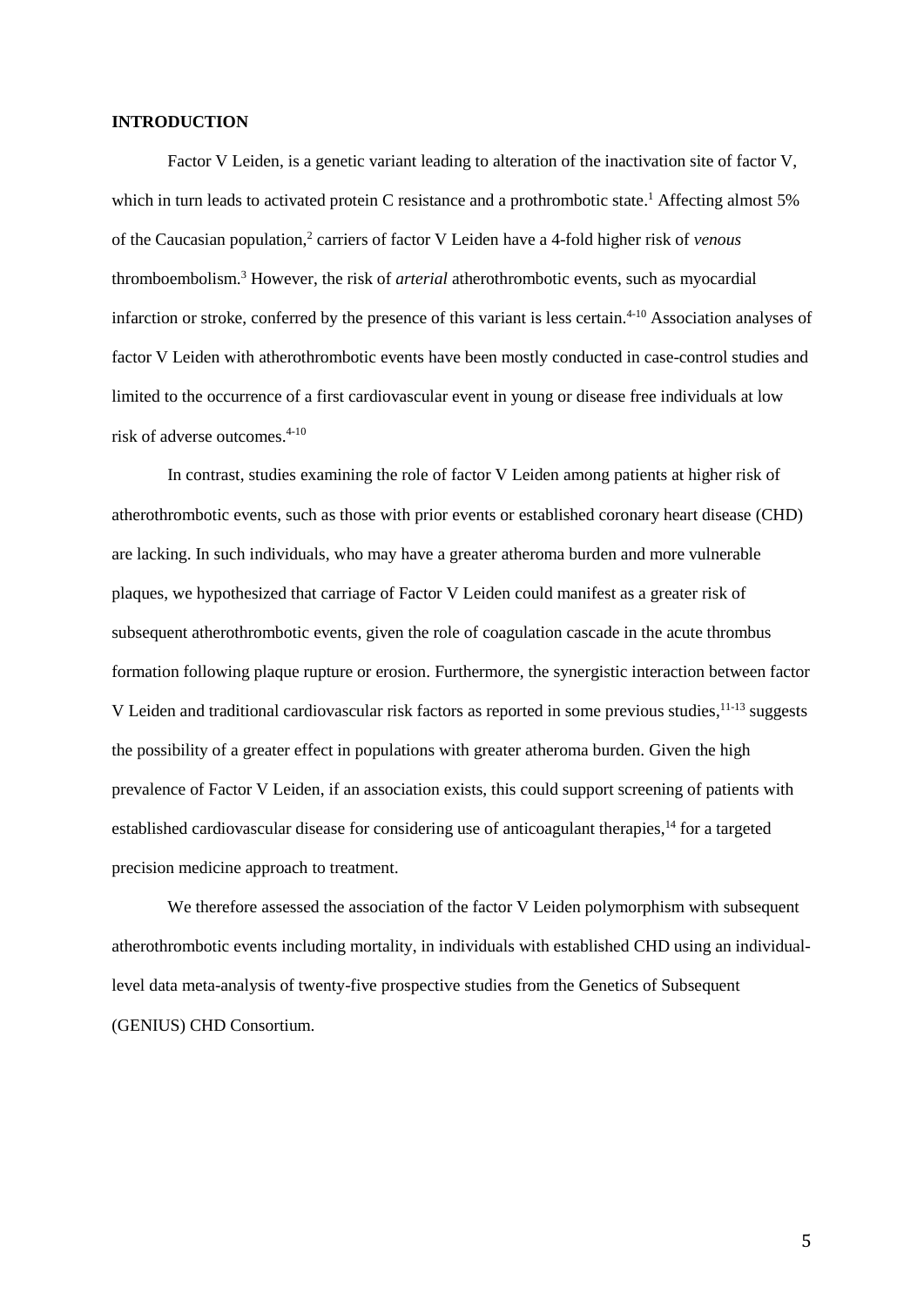#### **METHODS**

In accordance with Transparency and Openness Promotion Guidelines, the authors declare that all summary level data used for meta-analysis are available within the article and its online supplementary files. Individual participant level data for each study were not collected through the federated analysis approach employed by the consortium and will therefore not be made available. Further details and contact information are available at [www.genius-chd.org.](http://www.genius-chd.org/)

### **Study selection criteria**

The GENIUS-CHD consortium is an international collaboration of prospective studies selectively including individuals with established coronary heart disease at baseline and following them for future subsequent CHD events.<sup>[15](#page-21-0)</sup>

The primary criteria for inclusion in the consortium are studies that recruited individuals with: (1) established CHD, defined as a history of or presence at baseline of acute coronary syndrome, or of coronary artery disease as evidenced by any revascularization procedure such as percutaneous coronary intervention or coronary bypass surgery, or a significant (50%) coronary artery plaque at angiography affecting any major epicardial vessel, (2) availability of prospective follow-up and ascertainment of at least one clinical cardiovascular outcome including all-cause mortality, and (3) availability of samples or biomarkers or in-silico genotyping data. Full details about the GENIUS-CHD Consortium have been published elsewhere. [15](#page-21-0)

A short description of the individual studies from the consortium, participating in this specific analysis of factor V Leiden are listed in the supplemental material. Participating studies received local institutional review board approval and included participants who had provided informed consent at the time of enrolment. The central analysis sites also received waivers from their local institutional review board for collating and analyzing summary level data from the participating studies.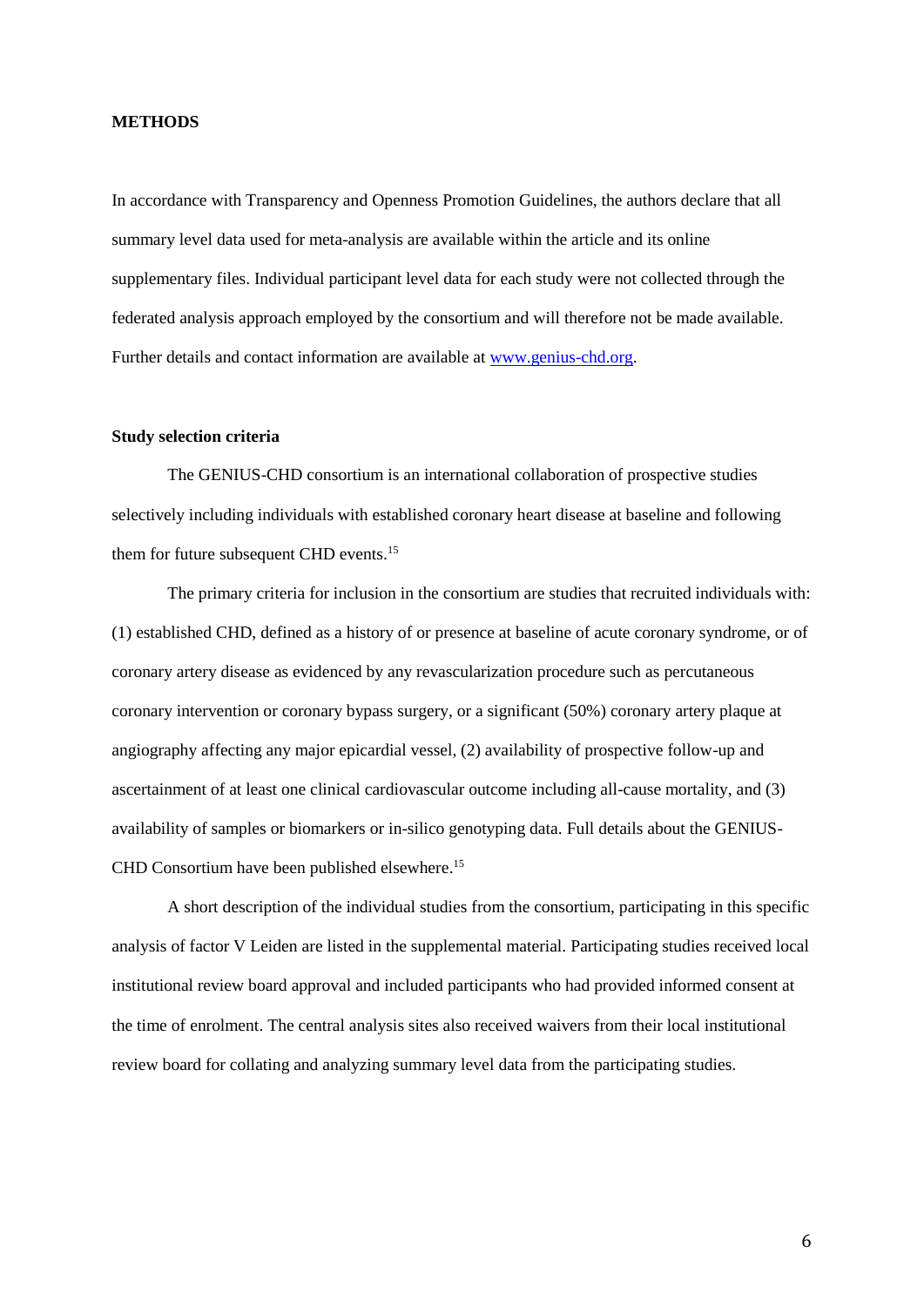#### **Outcomes**

The primary outcome of interest was a composite of CHD death or myocardial infarction, whichever came first (CHD death/myocardial infarction) during follow-up. Myocardial infarction included both ST-segment elevation and non-ST segment elevation myocardial infarction. Secondary outcomes consisted of non-fatal myocardial infarction, any stroke, ischemic stroke, coronary revascularization by means of percutaneous coronary intervention or bypass surgery, cardiovascular mortality and mortality from any cause.

#### **Exposure variable definition**

Factor V Leiden was defined as the presence of a single nucleotide mutation; G-to-A substitution at nucleotide 1691 in the factor V (factor V R506Q) gene (single-nucleotide polymorphism rs6025), documented by individual genotyping assays or direct DNA sequencing using various commercially available whole genome or targeted sequencing kits.

#### **Statistical analysis**

Analyses were performed in two stages. First, individual studies participating within the GENIUS-CHD Consortium and with available genotype data, evaluated the association between factor V Leiden and subsequent events assuming a dominant genetic model and using time to event Cox proportional hazards regression. All analyses were adjusted for age and sex and were performed using shared statistical scripts and harmonized datasets, under a federated analysis approach, as described previously.[15](#page-21-0) Study-specific summary estimates were then shared with the study coordination centers (University College London, London, UK, and University Medical Center Utrecht, Utrecht, the Netherlands) for meta-analysis.

Differences in baseline characteristics by factor V Leiden status were assessed using z-value based approach of mean/proportion differences in participants with and without factor V Leiden in each study. Study-level hazard ratios for the association between factor V Leiden and the primary outcome and their corresponding standard errors were pooled in an inverse variance weighted fixedeffect meta-analysis. Estimates of random-effects meta-analysis were also reported in the forest plots. Between-study variance in the random-effects meta-analysis was calculated with the Restricted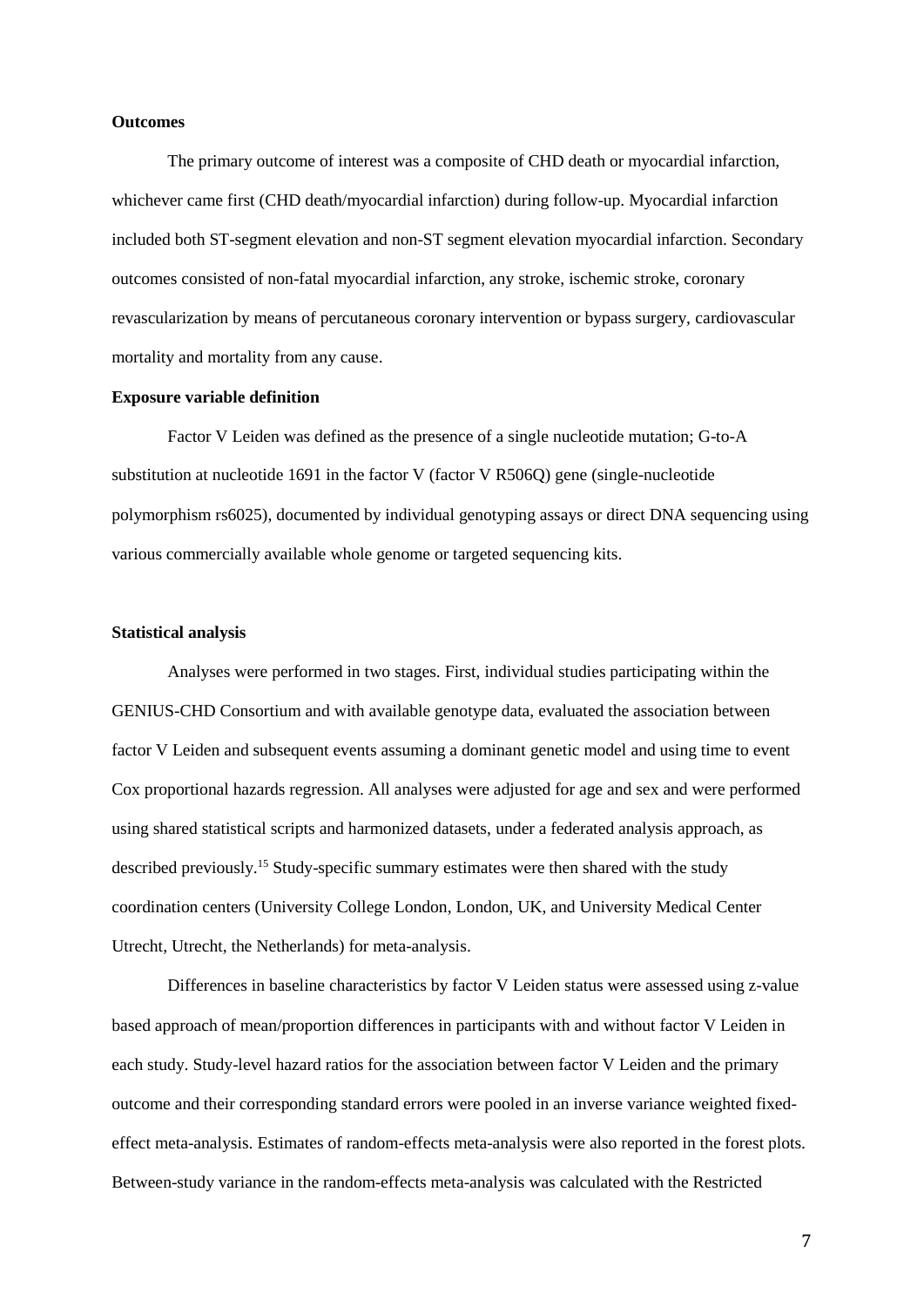Maximum Likelihood approach. Heterogeneity was quantified using a  $\chi^2$  test for heterogeneity and the  $I<sup>2</sup>$  statistic. Study-level effect-modification by baseline characteristics and follow-up length were evaluated with random-effects meta-regression analysis. Global P values for study-level effectmodification were based on a  $\chi^2$  omnibus test.

In addition to the overall analyses, to assess consistency of effects, stratified estimates according to type of baseline CHD at enrollment (acute coronary syndrome, coronary artery disease with and without prior myocardial infarction) were assessed. Factor V Leiden association with the primary outcome was also stratified on patient-level characteristics measured at baseline, including: age ( $\lt$  or  $\geq$  65 years), sex, hypertension (physician diagnosed or treated), type 2 diabetes (physician diagnosed or treated), body mass index (BMI, categorized as <18.5; 18.5 to <25; 25 to <30;  $\geq$ 30.0  $kg/m<sup>2</sup>$ ), statin use, antiplatelet drugs use. Studies contributing to only one level of these strata were excluded from the stratified analyses to simplify comparison. P values for the differences across the levels of the stratifying factor were calculated using a Wald test. A P value of less than 0.05 was considered statistically significant. All analyses were conducted using the R software package.<sup>[16](#page-21-1)</sup>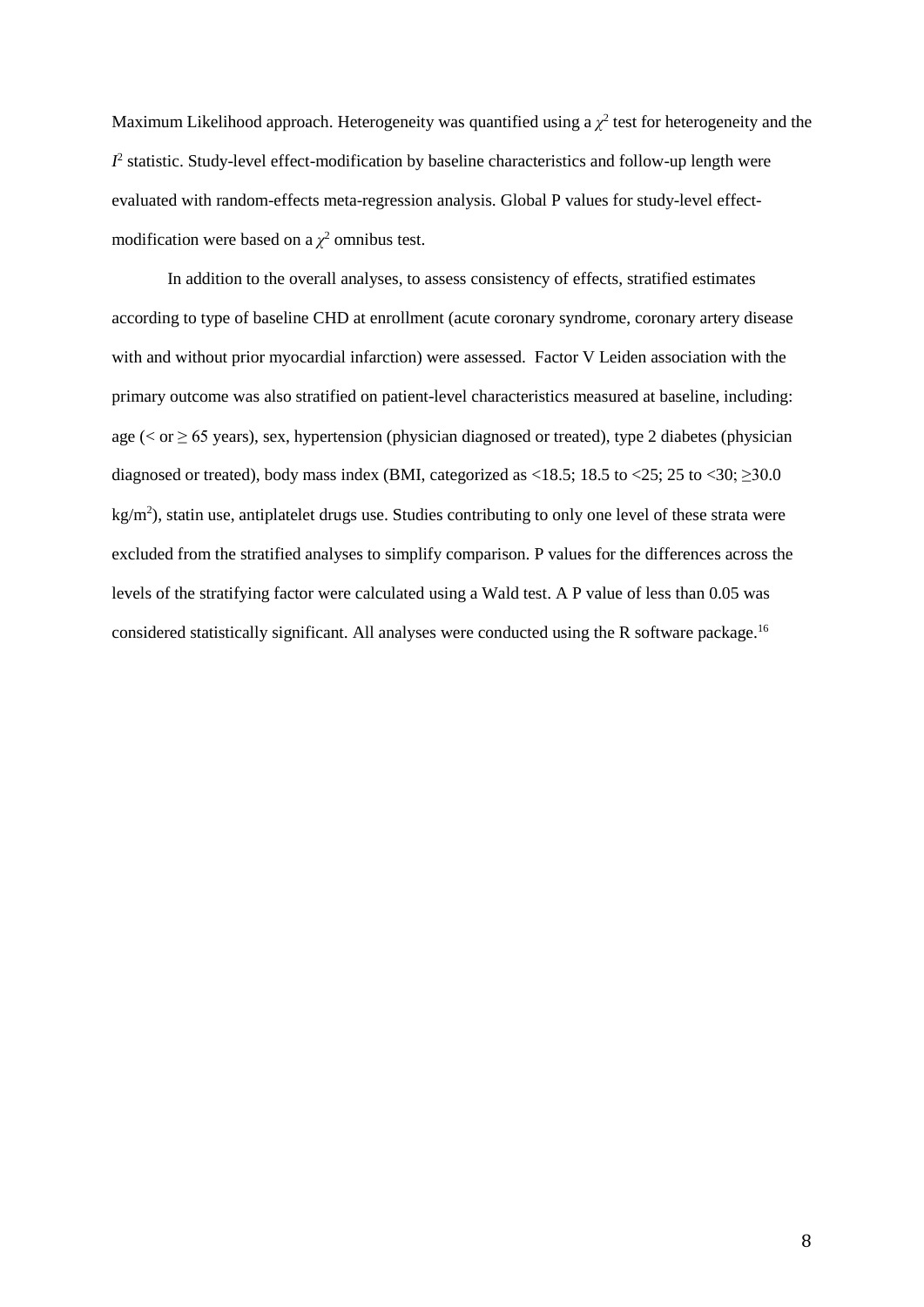#### **RESULTS**

Twenty-five studies contributed to this analysis and included 69,681 individuals with established CHD. Of the 25 studies, 18 were cohort studies, 3 case-cohort and 4 randomized clinical trials (Tables I-II in the supplement). The majority of participants who were included were male (73%) and Caucasian (92%), with a mean age ranging from 60-71 years per study. Prevalence of traditional cardiovascular risk factors (i.e., hypertension, hyperlipidemia, diabetes mellitus, and current smoking) across the studies was as expected for a CHD population (Table II in the supplement).

Among the participants, 3,190 (4.6%) were heterozygous and 47 (0.07%) homozygous carriers of factor V Leiden (Table II in the supplement). The median follow-up ranged from 1.0 to 10.6 years per study. Whereas the majority of studies had data on all outcomes, some studies had data on only one outcome (Table III in the supplement).

#### **Association of factor V Leiden with primary outcome**

A total of 20 studies with 61,147 participants and 6,849 events contributed to the age and sexadjusted associations with the primary outcome (i.e. composite of myocardial infarction and CHD death). Factor V Leiden was not associated with the primary outcome (hazard ratio, 1.03; 95% CI, 0.92 - 1.16) and showed absence of significant heterogeneity ( $l^2 = 28\%$ ; P-heterogeneity = 0.12) in the overall CHD population (Figure 1 and Figure I in the supplement). In subgroup analysis of patients by type of CHD at baseline, among those with acute coronary syndrome and with or without prior myocardial infarction, the associations of factor V Leiden with the primary outcome were close to identity (Figure 1 and Figures II-IV in the supplement).

#### *Sensitivity analyses*

The associations of factor V Leiden with the primary outcome stratified by sex, age ( $\geq 65$ ) versus <65 years) and traditional cardiovascular risk factors including hypertension, diabetes mellitus, and overweight/obesity were similar (P for difference  $\geq 0.07$ ) (Figure 2). Stratification by statin use and antiplatelet agents use also did not reveal any significant differences (Figure 2). Further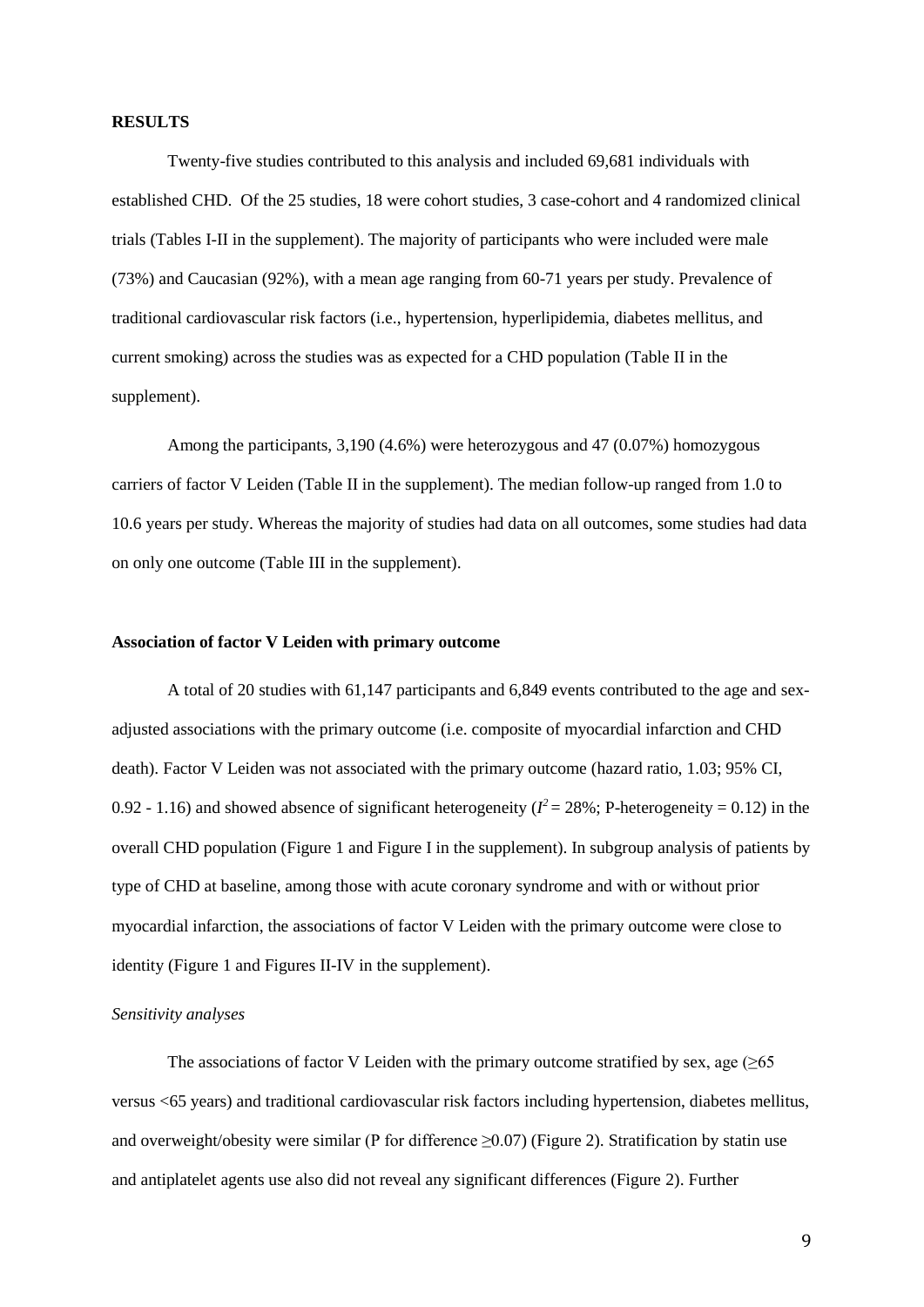comparison by study-level features such as study-type, CHD type, follow-up duration and proportion of history of myocardial infarction revealed no clear differences (Figure 3).

Study level associations between factor V Leiden and the primary outcome (Figure I in the supplement) revealed a significant but paradoxically inverse risk association (hazards ratio, 0.69; 95% CI 0.49-0.96) for the Platelet Inhibition and Patient Outcomes (PLATO) study, a randomized controlled trial of ticagrelor plus aspirin versus clopidogrel plus aspirin. A similar but non-significant nominal association (hazards ratio, 0.80; 95% CI 0.5-1.28) was observed for the Clopidogrel in the Unstable Angina to Prevent Recurrent Events (CURE) study, a randomized controlled trial of clopidogrel plus aspirin versus aspirin alone. We therefore conducted a post-hoc analysis in both studies, to assess for a potential interaction between dual antiplatelet drugs use (i.e., aspirin plus a P2Y12 inhibitor clopidogrel or ticagrelor) and factor V Leiden status. Based on the combined PLATO and CURE trials data, while there was a nominal association towards a greater protective benefit in factor V Leiden carriers taking dual antiplatelet agents (hazard ratio, 0.67; 95%CI, 0.50- 0.92), compared to aspirin alone (hazard ratio, 0.97; 95% CI, 0.50-1.89), the statistical test for interaction was non-significant (P interaction  $= 0.33$ ; Figure V in the supplement).

#### **Association of factor V Leiden with secondary outcomes**

Pooled estimates for the secondary outcomes including non-fatal myocardial infarction, any stroke, ischemic stroke, coronary revascularization, cardiovascular mortality and all-cause mortality, accompanied by heterogeneity statistics, number of events, number of participants and studies are shown in Figure 4. In line with the primary outcome, the associations of factor V Leiden with the various secondary outcomes were close to identity and non-significant with low heterogeneity  $(I^2)$  $\leq$ 32%; P-heterogeneity  $\geq$ 0.10). The estimates of the individual studies contributing to these pooled estimates are shown in the Figures VI-XI in the supplement.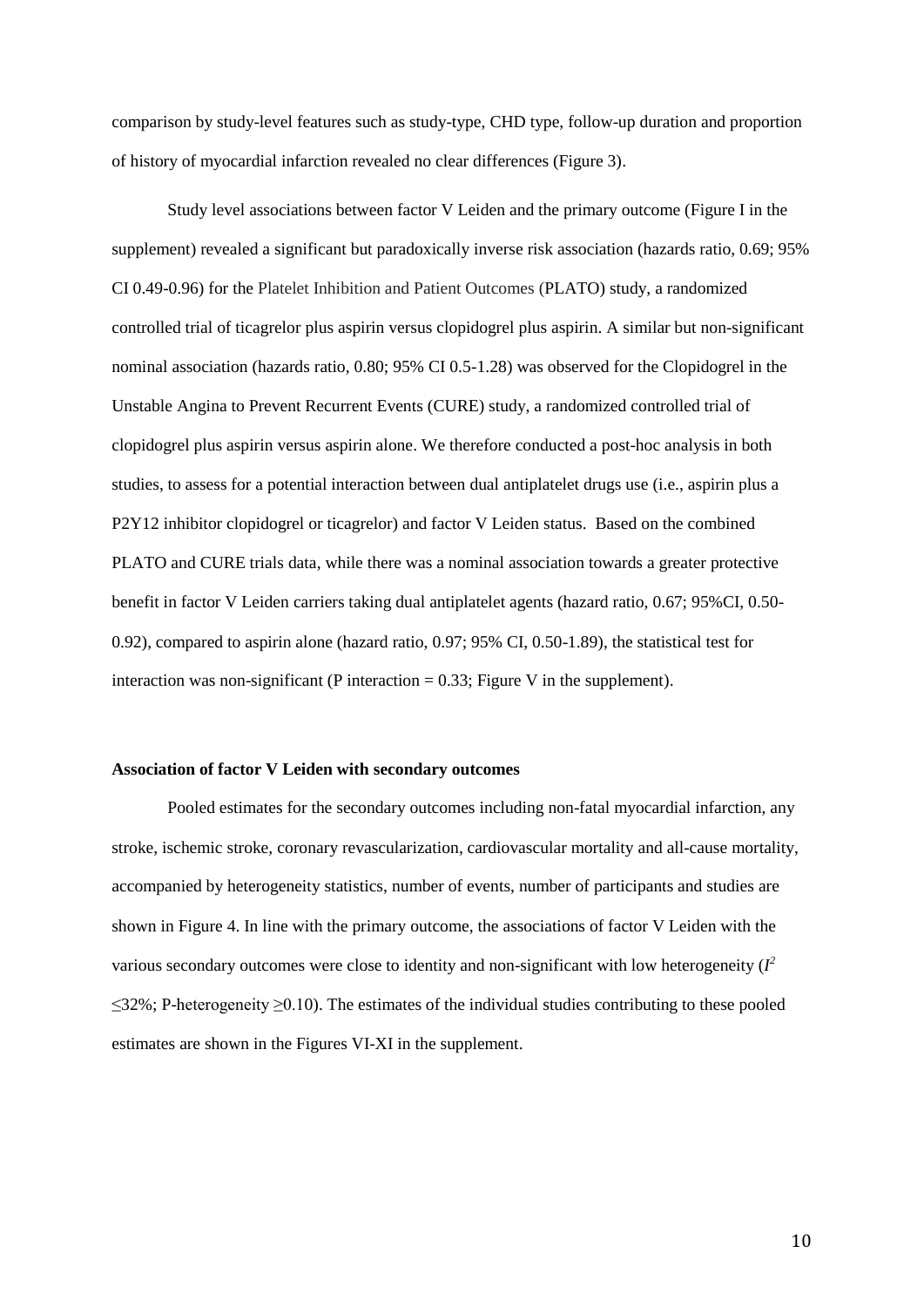#### **DISCUSSION**

In this large-scale individual-level data meta-analysis, we did not find evidence of an association between factor V Leiden and subsequent or recurrent atherothrombotic event risk in nearly 70,000 patients with established CHD. Furthermore, in subgroup analyses no statistically significant interactions to suggest differences by type of baseline CHD, study level or patient level factors were found. These findings suggest there is limited value in assessing factor V Leiden status for risk stratification once CHD is established and treated.

Prior studies on the association of the factor V Leiden polymorphism with atherothrombotic outcomes including myocardial infarction and stroke, have been limited to case-control studies or to the occurrence of a first event in asymptomatic individuals. [4-10](#page-19-3) They showed contradictory results ranging from no risk to a ~20% relative risk increase for myocardial infarction or stroke, as summarized in several meta-analyses.<sup>[4-6,](#page-19-3) [8](#page-20-2)</sup> In prospective cohort studies, factor V Leiden was not associated with incident myocardial infarction or stroke.<sup> $6, 9, 10$  $6, 9, 10$  $6, 9, 10$ </sup> Concordant with these cohort studies, but studying only those with established CHD, who are at high risk for atherothrombotic events, we found no association of factor V Leiden with subsequent myocardial infarction, stroke, coronary revascularization or mortality. There were no significant subgroup effects, including follow-up duration, study design, and baseline history of myocardial infarction. Furthermore, in contrast to prior studies that identified a greater risk association of factor V Leiden with stroke compared to myocardial infarction,<sup>[17](#page-21-2)</sup> we did not find such heterogeneity in analysis of our secondary outcomes.

There could be several reasons for our findings. First, it is possible that factor V Leiden has no impact on the risk of atherothrombotic events and development of acute thrombosis in relation to plaque rupture or erosion in the arterial system. Second, the present analysis may have been underpowered to detect a small association and our results are therefore prone to type 2 error. However, the 95% confidence interval for the primary outcome (95%CI, 0.92 - 1.16) excludes any clinically relevant association. Third, the effects of factor V Leiden may be masked in the presence of other substantial cardiovascular disease risk factors driving the risk of subsequent events, although a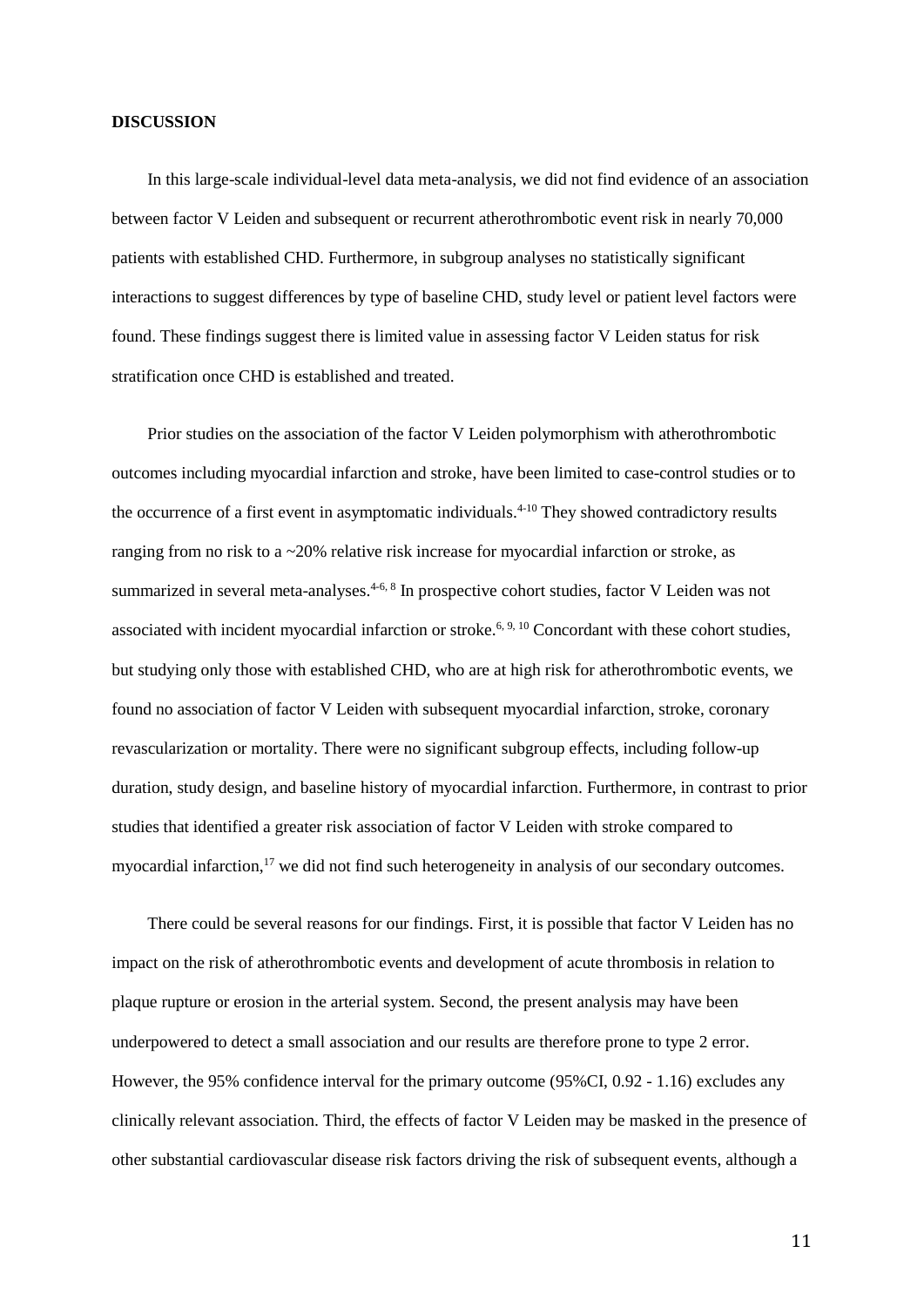synergistic interaction of factor V Leiden with traditional cardiovascular risk factors has been reported. [11-13](#page-20-0)

Importantly, medication usage, in particular antiplatelets and anticoagulants may blur any small elevated risk from factor V Leiden. We noted that the PLATO trial,<sup>[18](#page-21-3)</sup> enrolling only patients with acute coronary syndromes and comparing dual antiplatelet agents (i.e. aspirin plus ticagrelor versus aspirin plus clopidogrel), showed a significant inverse association of factor V Leiden with the primary outcome. A similar but non-significant trend was also noted for the CURE trial comparing clopidogrel plus aspirin versus aspirin alone. Combining these trial data, we found a trend favoring a paradoxically protective effect for carriers of factor V Leiden taking a P2Y12 inhibitor (i.e. clopidogrel or ticagrelor) plus aspirin, compared to aspirin alone, but without statistical evidence for an interaction, although this may be due to the low numbers of participants in the aspirin arm compared to the P2Y12 inhibitors groups. Indeed, a potential interaction of factor V Leiden with antiplatelet agents may be biologically plausible given that approximately 20% of human factor V is contained within platelet-granules, is released on platelet activation and is more haemostatically potent than circulating factor  $V^{19, 20}$  $V^{19, 20}$  $V^{19, 20}$  $V^{19, 20}$ . Although a post hoc finding, this is hypothesis generating and warrants further assessment in existing trials of intensive dual antiplatelet and even combined antiplatelet and anticoagulant strategies, $14$  as it opens the intriguing pharmacogenomic possibility that factor V Leiden carriers may derive greater outcome benefit from intensive and prolonged rather than standard antiplatelet therapy. If confirmed, then assessment of factor V Leiden status could help personalize treatment decisions and improve net clinical benefit in high-risk patients.

A further explanation for our overall neutral findings, as with all studies on disease progression is the impact of selection bias, as described previously.<sup>[21](#page-21-6)</sup> Selection biases may include survival bias, with loss of more severe phenotypic manifestations of factor V Leiden not entering the cohort for study. Alternatively, index event bias may be at play. Indeed, the association of heterozygous factor V Leiden with the risk of recurrent venous thromboembolism (odds-ratio 1.4) is also much weaker than its association with a first venous thromboembolism (odds-ratio 4.2),<sup>[3,](#page-19-2) [22](#page-21-7)</sup> indicating either selection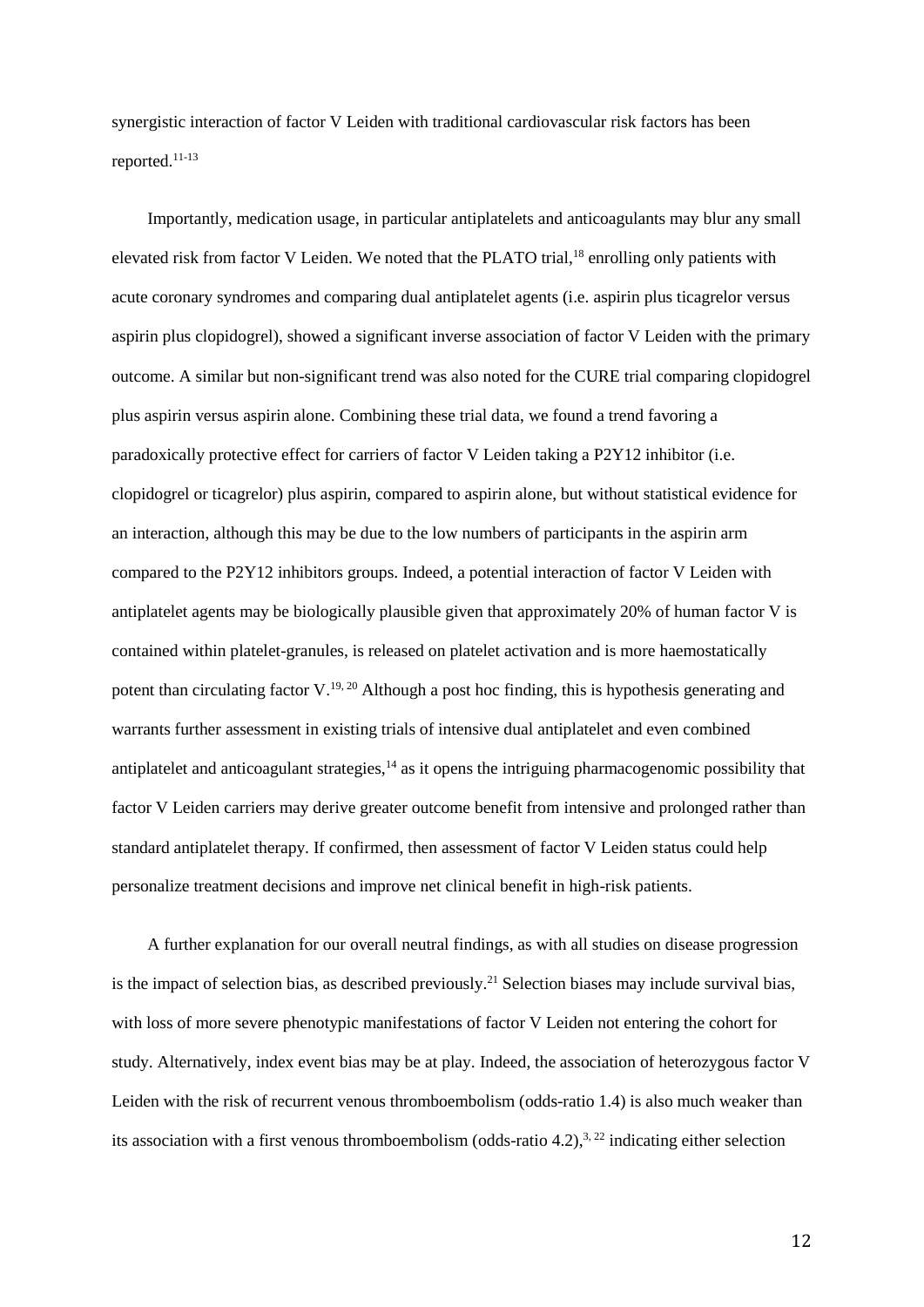biases or potential effect-modification by disease-status or treatment effects may attenuate associations in the second event context.

Among the known hereditary thrombophilic defects, factor V Leiden is generally considered as a moderate prothrombotic risk factor.<sup>[23](#page-21-8)</sup> However, one of the strongest known hereditary thrombophilic defects (i.e., antithrombin deficiency) has also failed to demonstrate a significant association with risk of atherothrombotic events, [24](#page-22-0) leaving gaps in our understanding as to why hypercoagulable defects fail to associate with atherothrombotic event risk. In contrast anticoagulant drugs targeting the coagulation cascade seem to be at least as effective, for prevention and treatment of atherothrombotic events, as the widely used antiplatelet agent (i.e., aspirin).<sup>[14,](#page-20-1) [25-27](#page-22-1)</sup>

Our study has some limitations. First, although care was taken to harmonize the definitions across studies, it is possible that residual differences remained among studies. Second, detailed patient level information on the concurrent use of antiplatelet agents, anticoagulant drugs, dual versus single antiplatelet agents use and its duration was not available in most of the cohorts. This, along with the absence of data on other P2Y12 inhibitors such as prasugrel within the Consortium, limited further exploration of the possible interaction between factor V Leiden and clopidogrel/ticagrelor we found in the CURE and PLATO studies. It is also possible that treatment with any antiplatelet agent may have attenuated overall findings and given most patient with established CHD are on aspirin, this could account for our findings. Importantly, if risk from factor V Leiden is indeed attenuated by aspirin use, the value of measuring the genotype among those on aspirin remains questionable in any case. Third, we lacked sufficient data on incident venous thromboembolism events among patients with established CHD to demonstrate a suitable positive control association with factor V Leiden in this setting. Finally, our results may not be generalizable to non-Caucasian populations given that in most studies primarily Caucasian individuals were enrolled.

In conclusion, the prothrombotic hereditary coagulation defect, factor V Leiden, does not show a clear association with increased risk of subsequent atherothrombotic events or mortality, among highrisk individuals with established and treated CHD. Routine assessment of factor V Leiden status is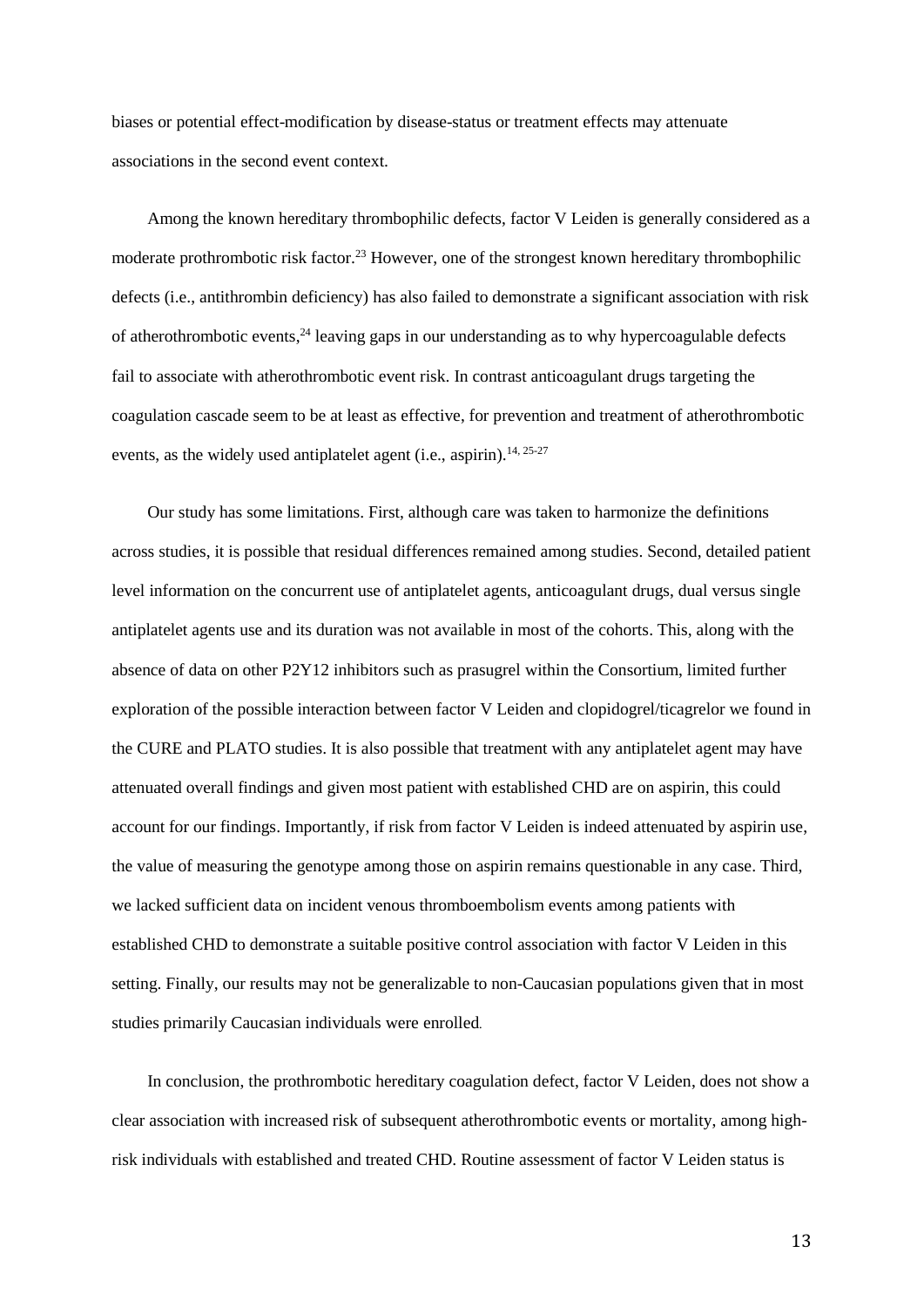unlikely to improve risk stratification in this population. However, whether there is pharmacogenomic value for factor V Leiden status guiding intensive antiplatelet therapy warrants further study.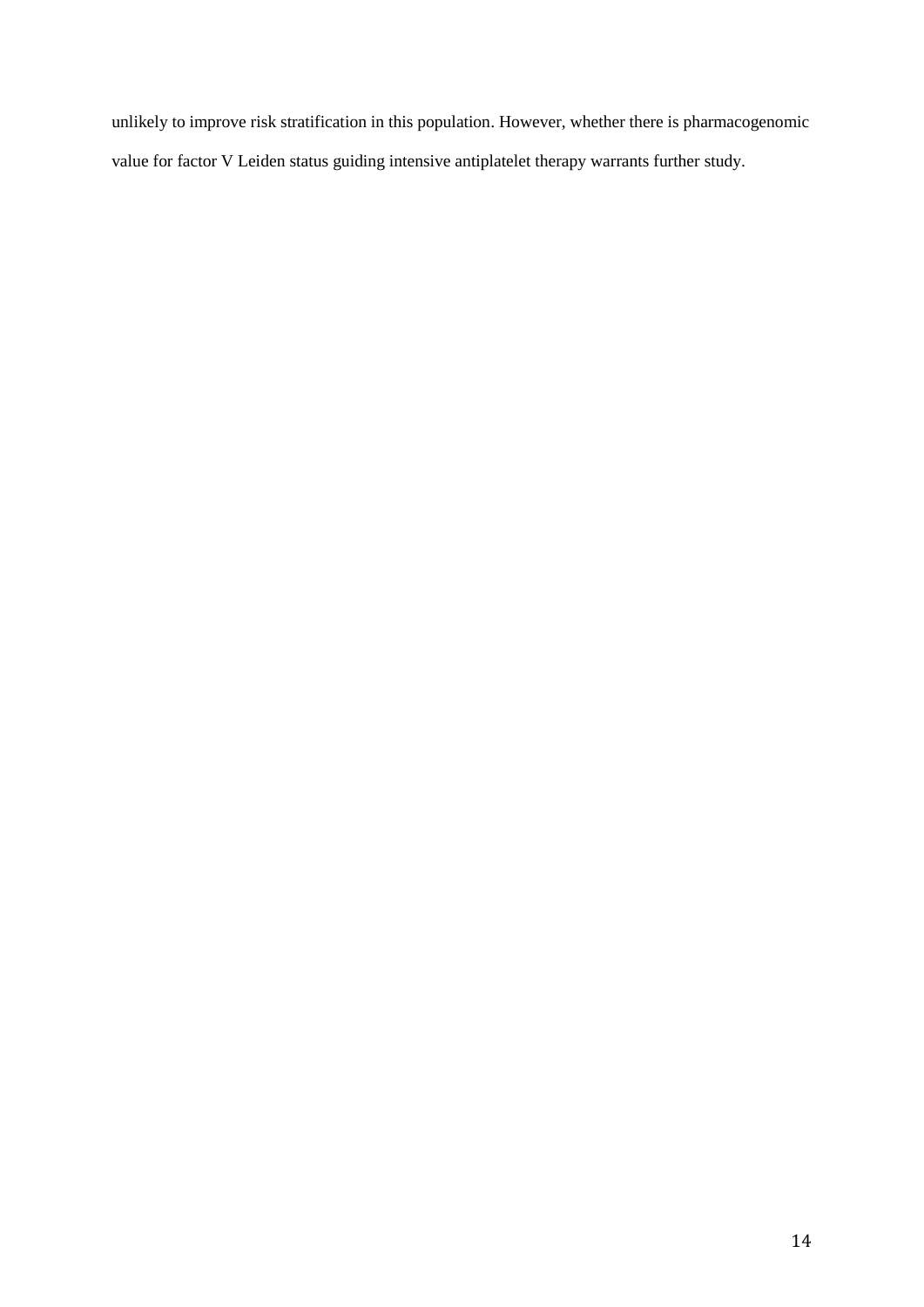#### **Acknowledgements:**

VT, FS, RM, KD and MH helped develop the analysis scripts, curate and manage the data at the coordinating sites. BKM performed the meta-analysis of the collected estimates and drafted the paper. RSP and FWA coordinated analyses and development of the GENIUS-CHD Consortium. All authors took part in the interpretation of the data, and all authors provided critical revisions of the manuscript for important intellectual content.

The GENIUS-CHD collaborators would like to express their immense gratitude to all patients who participated in each of the individual studies as well as the many personnel who helped with recruitment, collection, curation, management, and processing of the samples and data. Sponsors of the individual studies are listed here and study-acronyms are listed in the supplemental material: The Cleveland Clinic Genebank Study was supported in part by NIH grants R0133169, R01ES021801, R01MD010358, and R01ES025786, R01HL103866, R01DK106000, R01HL126827,

P20HL113452.P01HL098055, P01HL076491, and R01HL103931. The LURIC study was supported by the 7th Framework Program (AtheroRemo, grant agreement number 201668 and RiskyCAD, grant agreement number 305739) of the European Union. INVEST-GENES was supported by the National Institute of Health Pharmacogenomics Research Network grant U01-GM074492, NIH R01 HL074730, University of Florida Opportunity Fund, BASF Pharma and Abbott Laboratories. FAST-MI (French Registry of Acute ST-Elevation or non- ST-elevation Myocardial Infarction) 2005 is a registry of the French Society of Cardiology, supported by unrestricted grants from Pfizer and Servier. Additional support was obtained from a research grant from the French Caisse Nationale d'Assurance Maladie. The Wellcome Trust United Kingdom Type 2 Diabetes Case Control Collection (supporting GoDARTS) was funded by the Wellcome Trust (072960/Z/03/Z, 084726/Z/08/Z, 084727/Z/08/Z, 085475/Z/08/Z, 085475/B/08/Z) and as part of the EU IMI-SUMMIT programme. The Finnish Cardiovascular Study (FINCAVAS) has been financially supported by the Competitive Research Funding of the Tampere University Hospital (Grant 9M048 and 9N035), the Finnish Cultural Foundation, the Finnish Foundation for Cardiovascular Research, the Emil Aaltonen Foundation, Finland, the Tampere Tuberculosis Foundation, EU Horizon 2020 (grant 755320 for TAXINOMISIS), and the Academy of Finland grant 322098. CABGenomics was supported by Stanton Shernan, C.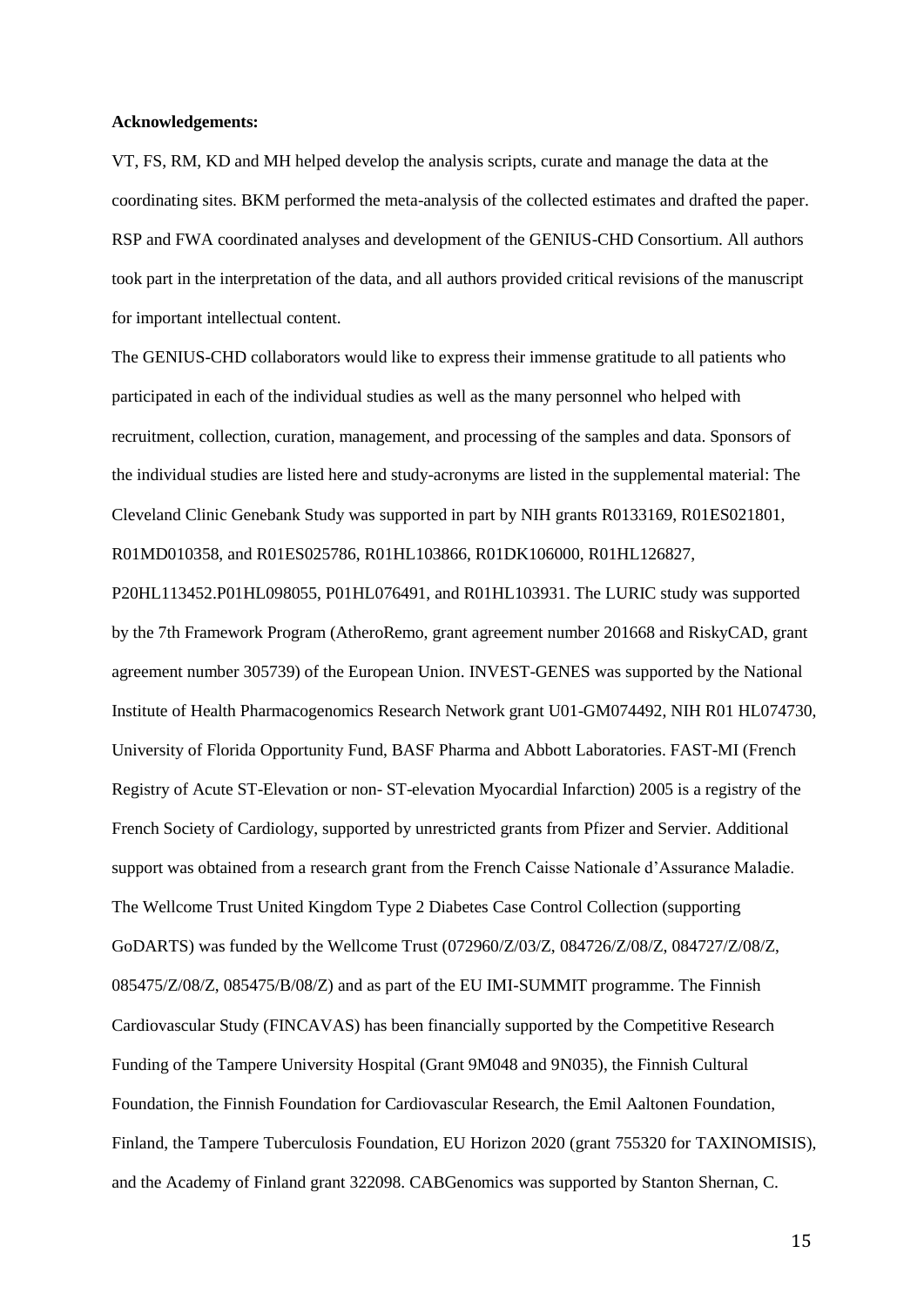David Collard, Amanda A. Fox/R01 HL 098601 NHLBI. The CDCS and PMI studies were funded by the Health Research Council and Heart Foundation of New Zealand. The TRIUMPH study was sponsored by the National Institutes of Health: Washington University School of Medicine SCCOR Grant P50 HL077113. The KRAKOW GENIUS Study was supported by a grant from the Polish Ministry of Science and Higher Education, no. NN402083939 and the National Science Centre, no. 2013/09/B/NZ5/00770. The ANGES has been financially supported by the Competitive Research Funding of the Tampere University Hospital (Grant 9M048 and 9N035), the Finnish Cultural Foundation, the Finnish Foundation for Cardiovascular Research, the Emil Aaltonen Foundation, Finland, the Tampere Tuberculosis Foundation, EU Horizon 2020 (grant 755320 for TAXINOMISIS), and the Academy of Finland grant 322098. The UCP studies were funded by the Netherlands Heart Foundation and the Dutch Top Institute Pharma Mondriaan Project. LIFE-Heart was funded by the Leipzig Research Center for Civilization Diseases (LIFE). LIFE is an organizational unit affiliated to the Medical Faculty of the University of Leipzig. LIFE is funded by means of the European Union, by the European Regional Development Fund and by funds of the Free State of Saxony within the framework of the excellence initiative. OHGS was funded in part by a Heart and Stroke Foundation grant.

### **Source of Funding:**

The funder(s) of the study had no role in study design, data collection, data analysis, data interpretation, or writing of the report. The funder(s) of the study had no role in study design, data collection, data analysis, data interpretation, or writing of the report. Funding and sponsors of all participating investigators not directly linked to this analysis are listed in the disclosure section and funding for the individual studies is acknowledged in the acknowledgement section. Dr. Mahmoodi received a VENI grant from the Dutch Research Council for investigating the role of factor V Leiden in the pathogenesis of myocardial infarction. Dr. Patel is funded by a British Heart Foundation Intermediate Fellowship (FS/14/76/30933). The GENIUS-CHD project was also supported by the National Institute for Health Research University College London Hospitals Biomedical Research Centre.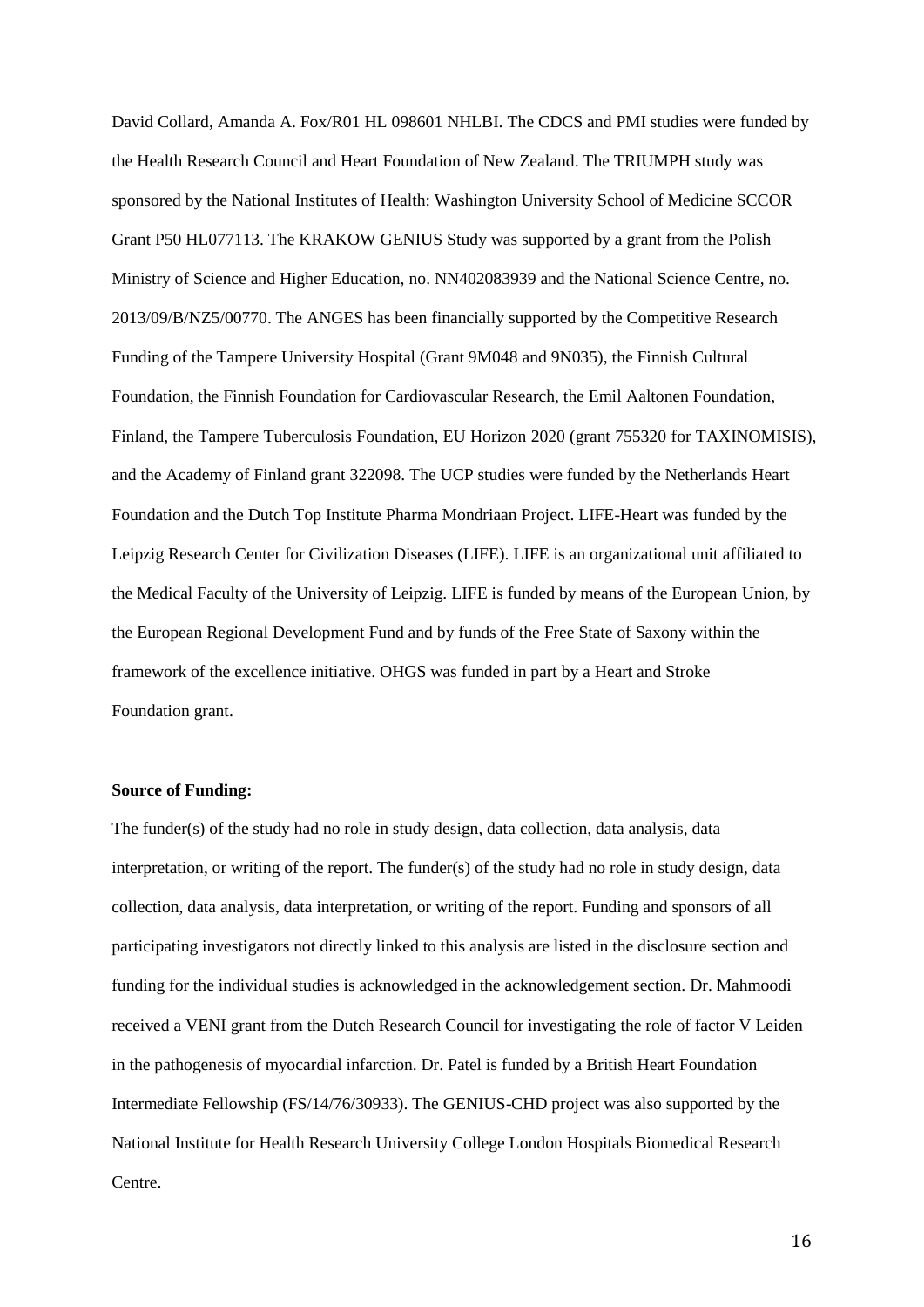#### **Disclosures:**

Dr. Holmes has collaborated with Boehringer Ingelheim in research, and in accordance with the policy of The Clinical Trial Service Unit and Epidemiological Studies Unit (University of Oxford), did not accept any personal payment. He works in a unit that receives funding from the UK Medical Research Council and is supported by a British Heart Foundation Intermediate Clinical Research Fellowship (FS/18/23/33512) and the National Institute for Health Research Oxford Biomedical Research Centre. Dr. Schmidt is funded by BHF grant PG/18/5033837. Dr. Allayee was supported, in part, by NIH grants R01HL133169 and R01HL148110. Dr. Eriksson reports Institutional research grants from AstraZeneca and GlaxoSmithKline. Dr. Nelson is funded by the British Heart Foundation. Dr. Vilmundarson is supported by a graduate fellowship of the University of Ottawa Heart Institute. Dr. James has received grants from AstraZeneca, The Medicines Company, Swedish heart and lung foundation, Swedish research council, Janssen; personal fees from Bayer. Dr. Mordi is supported by an NHS Education of Scotland/Chief Scientist Office Postdoctoral Clinical Lectureship (PCL 17/07). Dr. Cresci is supported, in part, by the National Institutes of Health (Cresci R01 NR013396). Dr. Hagstrom declares being an expert committee member, lecture fees, and institutional research grant from Sanofi, and Amgen; institutional research grants from AstraZeneca, and GlaxoSmithKline; expert committee member and lecture fees NovoNordisk and Behringer. Dr. Held declares institutional research grant, advisory board member and speaker's bureau from AstraZeneca; institutional research grants from Bristol-Myers Squibb Merck and Co, GlaxoSmithKline, Roche Diagnostics. Advisory board for Bayer and Boehringer Ingelheim. Dr. Lindholm has received institutional research grants from AstraZeneca, and GlaxoSmithKline; Speaker fees from AstraZeneca, Speaker fees from AstraZeneca. Dr. Palmer has received grant funding from the Wellcome Trust to develop the GoDARTS cohort. Dr. Akerblom has received institutional research grant and speakers fee from AstraZeneca, institutional research grant from Roche Diagnostics. Prof. Samani is funded by the British Heart Foundation and is a NIHR Senior Investigator. Dr. ten Berg reports receiving fees for board membership from AstraZeneca,consulting fees from AstraZeneca, Eli Lilly, and Merck, and lecture fees from Daiichi Sankyo and Eli Lilly, AstraZeneca, Sanofi and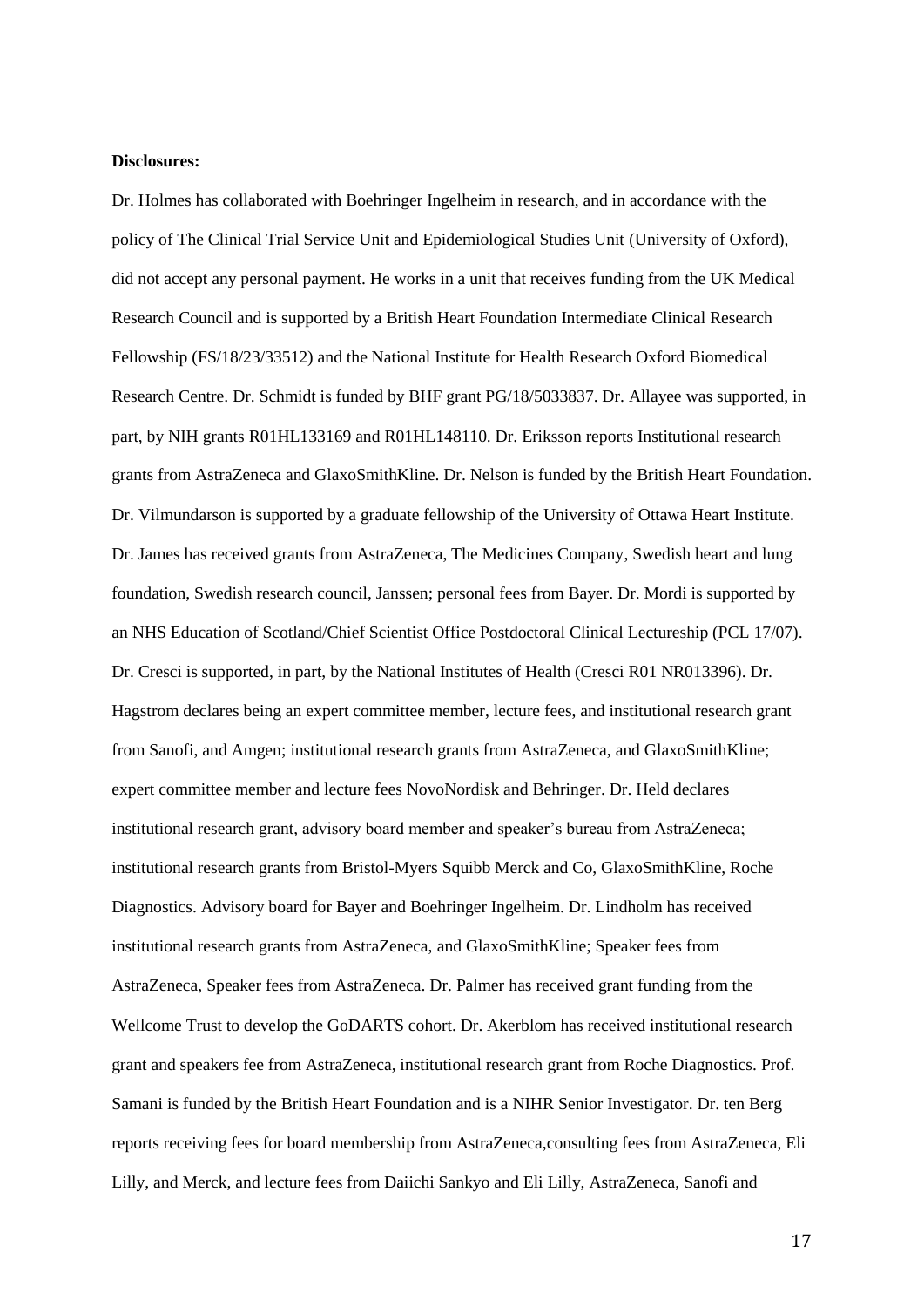Accumetrics. Prof Wallentin reports institutional research grants, consultancy fees, lecture fees, and travel support from Bristol-Myers Squibb/Pfizer, AstraZeneca, GlaxoSmithKline, Boehringer Ingelheim; institutional research grants from Merck and Co, Roche Diagnostics; consultancy fees from Abbott; and holds a patent EP2047275B1 licensed to Roche Diagnostics, and a patent US8951742B2 licensed to Roche Diagnostics.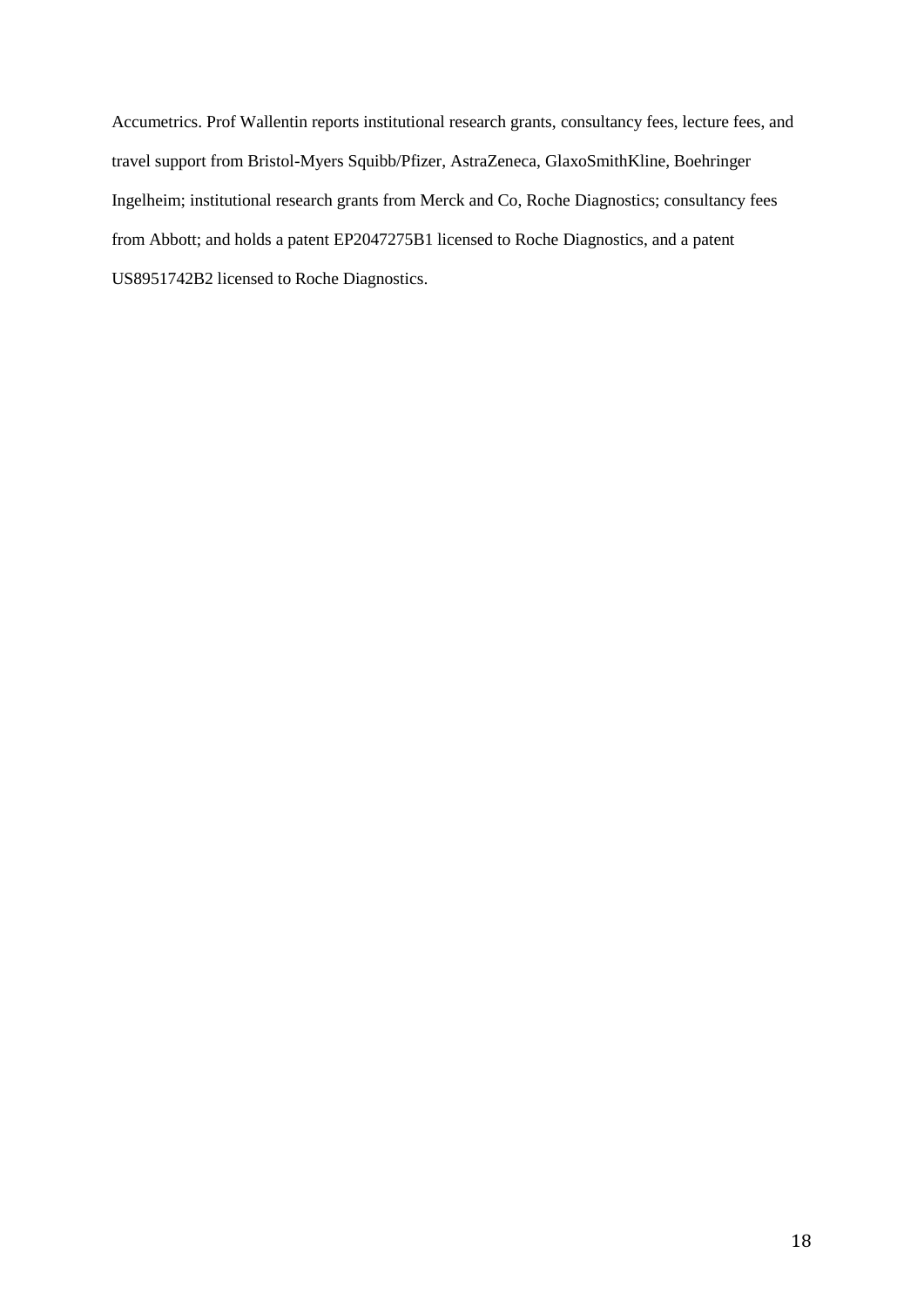# **Supplemental Materials:**

Description of the individual studies

Supplemental Tables I - III

Supplemental Figures I - XI

References [28-51](#page-22-2)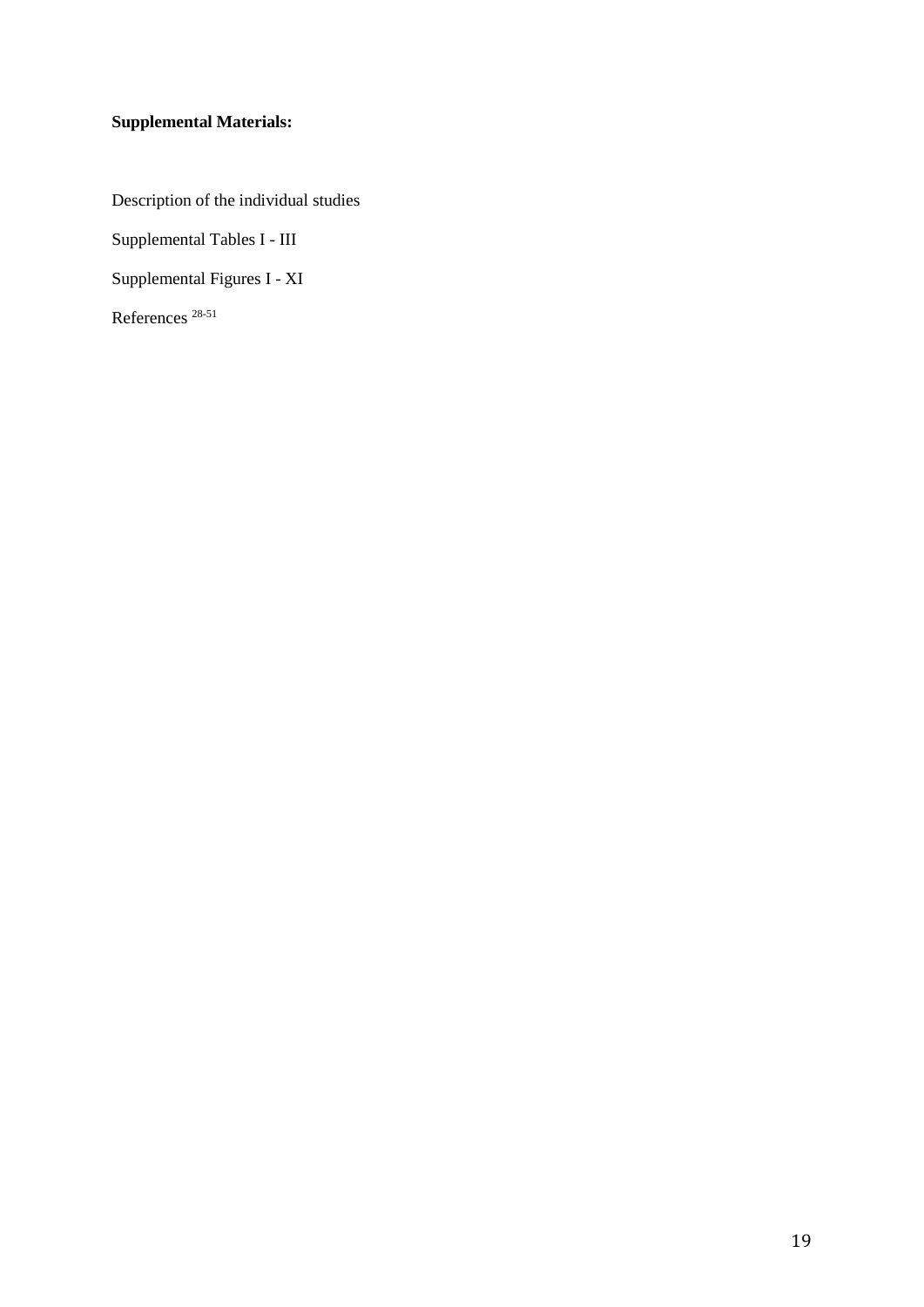#### **REFERENCES:**

<span id="page-19-0"></span>1. Bertina RM, Koeleman BP, Koster T, Rosendaal FR, Dirven RJ, de Ronde H, van der Velden PA and Reitsma PH. Mutation in blood coagulation factor V associated with resistance to activated protein C. *Nature*. 1994;369:64-67.

<span id="page-19-1"></span>2. Ridker PM, Miletich JP, Hennekens CH and Buring JE. Ethnic distribution of factor V Leiden in 4047 men and women. Implications for venous thromboembolism screening. *JAMA*. 1997;277:1305-1307.

<span id="page-19-2"></span>3. Simone B, De Stefano V, Leoncini E, Zacho J, Martinelli I, Emmerich J, Rossi E, Folsom AR, Almawi WY, Scarabin PY, et al. Risk of venous thromboembolism associated with single and combined effects of Factor V Leiden, Prothrombin 20210A and Methylenetethraydrofolate reductase C677T: a meta-analysis involving over 11,000 cases and 21,000 controls. *Eur J Epidemiol*. 2013;28:621-647.

<span id="page-19-3"></span>4. Bentley P, Peck G, Smeeth L, Whittaker J and Sharma P. Causal relationship of susceptibility genes to ischemic stroke: comparison to ischemic heart disease and biochemical determinants. *PLoS ONE*. 2010;5:e9136.

5. Hamedani AG, Cole JW, Mitchell BD and Kittner SJ. Meta-analysis of factor V Leiden and ischemic stroke in young adults: the importance of case ascertainment. *Stroke*. 2010;41:1599-1603.

<span id="page-19-4"></span>6. Juul K, Tybjaerg-Hansen A, Steffensen R, Kofoed S, Jensen G and Nordestgaard BG. Factor V Leiden: The Copenhagen City Heart Study and 2 meta-analyses. *Blood*. 2002;100:3-10.

7. Mannucci PM, Asselta R, Duga S, Guella I, Spreafico M, Lotta L, Merlini PA, Peyvandi F, Kathiresan S and Ardissino D. The association of factor V Leiden with myocardial infarction is replicated in 1880 patients with premature disease. *J Thromb Haemost*. 2010;8:2116-2121.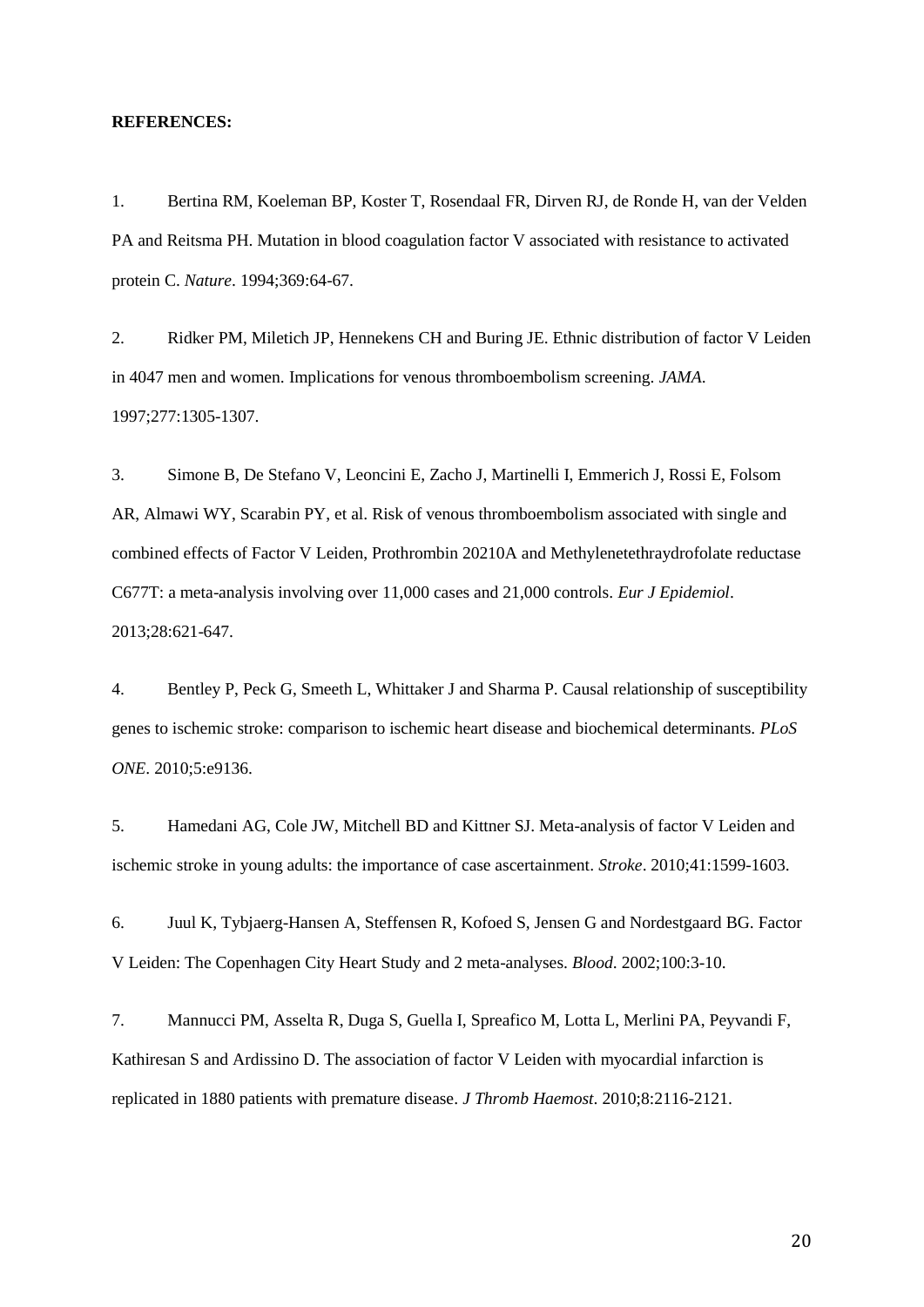<span id="page-20-2"></span>8. Ye Z, Liu EH, Higgins JP, Keavney BD, Lowe GD, Collins R and Danesh J. Seven haemostatic gene polymorphisms in coronary disease: meta-analysis of 66,155 cases and 91,307 controls. *Lancet*. 2006;367:651-658.

<span id="page-20-3"></span>9. Cushman M, Rosendaal FR, Psaty BM, Cook EF, Valliere J, Kuller LH and Tracy RP. Factor V Leiden is not a risk factor for arterial vascular disease in the elderly: results from the Cardiovascular Health Study. *Thromb Haemost*. 1998;79:912-915.

<span id="page-20-4"></span>10. Ridker PM, Hennekens CH, Lindpaintner K, Stampfer MJ, Eisenberg PR and Miletich JP. Mutation in the gene coding for coagulation factor V and the risk of myocardial infarction, stroke, and venous thrombosis in apparently healthy men. *N Engl J Med*. 1995;332:912-917.

<span id="page-20-0"></span>11. Doggen CJ, Cats VM, Bertina RM and Rosendaal FR. Interaction of coagulation defects and cardiovascular risk factors: increased risk of myocardial infarction associated with factor V Leiden or prothrombin 20210A. *Circulation*. 1998;97:1037-1041.

12. Mahmoodi BK, Veeger NJ, Middeldorp S, Lijfering WM, Brouwer JL, Ten Berg J, Hamulyak K and Meijer K. Interaction of Hereditary Thrombophilia and Traditional Cardiovascular Risk Factors on the Risk of Arterial Thromboembolism: Pooled Analysis of Four Family Cohort Studies. *Circ Cardiovasc Genet*. 2016;9:79-85.

13. Rosendaal FR, Siscovick DS, Schwartz SM, Beverly RK, Psaty BM, Longstreth WT, Jr., Raghunathan TE, Koepsell TD and Reitsma PH. Factor V Leiden (resistance to activated protein C) increases the risk of myocardial infarction in young women. *Blood*. 1997;89:2817-2821.

<span id="page-20-1"></span>14. Eikelboom JW, Connolly SJ, Bosch J, Dagenais GR, Hart RG, Shestakovska O, Diaz R, Alings M, Lonn EM, Anand SS, et al. Rivaroxaban with or without Aspirin in Stable Cardiovascular Disease. *N Engl J Med*. 2017;377:1319-1330.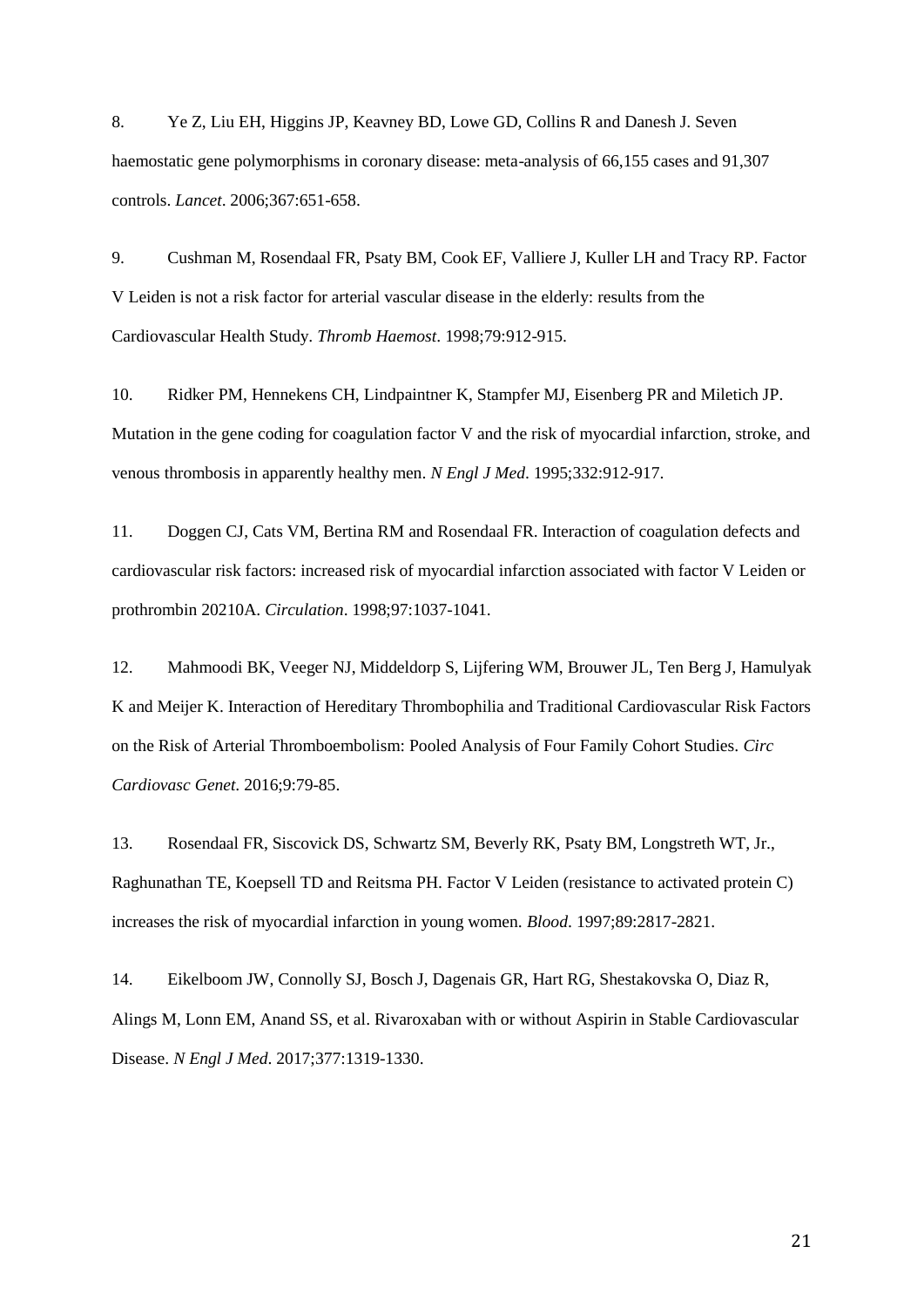<span id="page-21-0"></span>15. Patel RS, Tragante V, Schmidt AF, McCubrey RO, Holmes MV, Howe LJ, Direk K, Akerblom A, Leander K, Virani SS, et al. Subsequent Event Risk in Individuals With Established Coronary Heart Disease. *Circ Genom Precis Med*. 2019;12:e002470.

<span id="page-21-1"></span>16. R Development Core Team. R: A language and environment for statistical computing [computer program]. Vienna, Austria: R Foundation for Statistical Computing; 2017.

<span id="page-21-2"></span>17. Maino A, Rosendaal FR, Algra A, Peyvandi F and Siegerink B. Hypercoagulability Is a Stronger Risk Factor for Ischaemic Stroke than for Myocardial Infarction: A Systematic Review. *PLoS ONE*. 2015;10:e0133523.

<span id="page-21-3"></span>18. Wallentin L, Becker RC, Budaj A, Cannon CP, Emanuelsson H, Held C, Horrow J, Husted S, James S, Katus H, et al. Ticagrelor versus clopidogrel in patients with acute coronary syndromes. *N Engl J Med*. 2009;361:1045-1057.

<span id="page-21-4"></span>19. Duckers C, Simioni P, Spiezia L, Radu C, Dabrilli P, Gavasso S, Rosing J and Castoldi E. Residual platelet factor V ensures thrombin generation in patients with severe congenital factor V deficiency and mild bleeding symptoms. *Blood*. 2010;115:879-886.

<span id="page-21-5"></span>20. Ren M, Li R, Chen N, Pang N, Li Y, Deng X, Wang L, Luo M, Liu Y, Hao H, et al. Platelet-Derived Factor V Is a Critical Mediator of Arterial Thrombosis. *J Am Heart Assoc*. 2017;6:e006345.

<span id="page-21-6"></span>21. Hu YJ, Schmidt AF, Dudbridge F, Holmes MV, Brophy JM, Tragante V, Li Z, Liao P, Quyyumi AA, McCubrey RO, et al. Impact of Selection Bias on Estimation of Subsequent Event Risk. *Circ Cardiovasc Genet*. 2017;10:e001616.

<span id="page-21-7"></span>22. Marchetti M, Pistorio A and Barosi G. Extended anticoagulation for prevention of recurrent venous thromboembolism in carriers of factor V Leiden--cost-effectiveness analysis. *Thromb Haemost*. 2000;84:752-757.

<span id="page-21-8"></span>23. Makris M. Thrombophilia: grading the risk. *Blood*. 2009;113:5038-5039.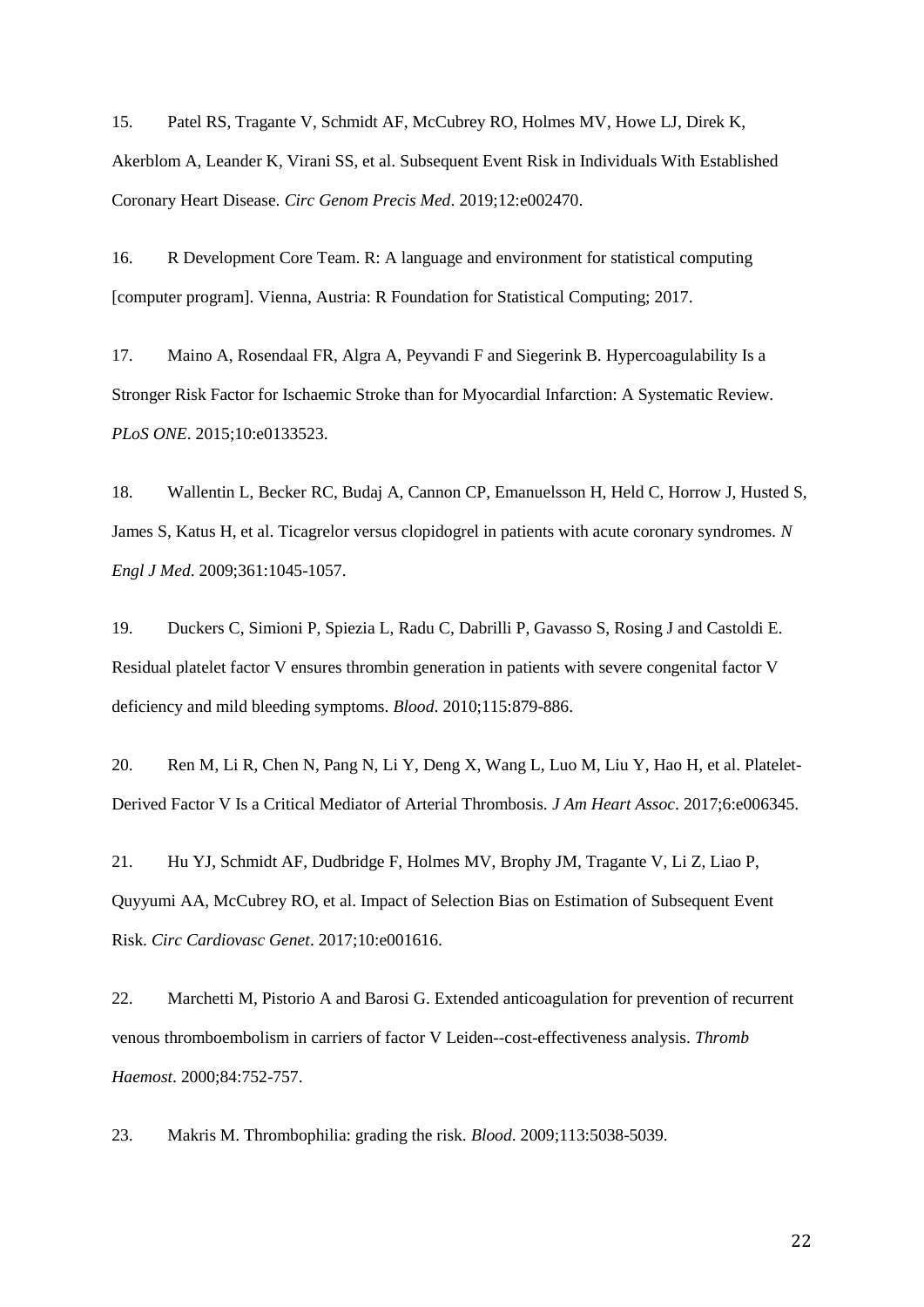<span id="page-22-0"></span>24. Mahmoodi BK, Brouwer JL, Veeger NJ and van der Meer J. Hereditary deficiency of protein C or protein S confers increased risk of arterial thromboembolic events at a young age: results from a large family cohort study. *Circulation*. 2008;118:1659-1667.

<span id="page-22-1"></span>25. Anand SS and Yusuf S. Oral anticoagulant therapy in patients with coronary artery disease: a meta-analysis. *JAMA*. 1999;282:2058-2067.

26. Cannon CP, Bhatt DL, Oldgren J, Lip GYH, Ellis SG, Kimura T, Maeng M, Merkely B, Zeymer U, Gropper S, et al. Dual Antithrombotic Therapy with Dabigatran after PCI in Atrial Fibrillation. *N Engl J Med*. 2017;377:1513-1524.

27. Gibson CM, Mehran R, Bode C, Halperin J, Verheugt FW, Wildgoose P, Birmingham M, Ianus J, Burton P, van Eickels M, et al. Prevention of Bleeding in Patients with Atrial Fibrillation Undergoing PCI. *N Engl J Med*. 2016;375:2423-2434.

<span id="page-22-2"></span>28. Raitoharju E, Seppala I, Levula M, Kuukasjarvi P, Laurikka J, Nikus K, Huovila AP, Oksala N, Klopp N, Illig T, et al. Common variation in the ADAM8 gene affects serum sADAM8 concentrations and the risk of myocardial infarction in two independent cohorts. *Atherosclerosis*. 2011;218:127-133.

29. Barnet CS, Liu X, Body SC, Collard CD, Shernan SK, Muehlschlegel JD, Jarolim P and Fox AA. Plasma corin decreases after coronary artery bypass graft surgery and is associated with postoperative heart failure: a pilot study. *J Cardiothorac Vasc Anesth*. 2015;29:374-381.

30. Ellis KL, Pilbrow AP, Frampton CM, Doughty RN, Whalley GA, Ellis CJ, Palmer BR, Skelton L, Yandle TG, Palmer SC, et al. A common variant at chromosome 9P21.3 is associated with age of onset of coronary disease but not subsequent mortality. *Circ Cardiovasc Genet*. 2010;3:286- 293.

31. Hoefer IE, Sels JW, Jukema JW, Bergheanu S, Biessen E, McClellan E, Daemen M, Doevendans P, de Groot P, Hillaert M, et al. Circulating cells as predictors of secondary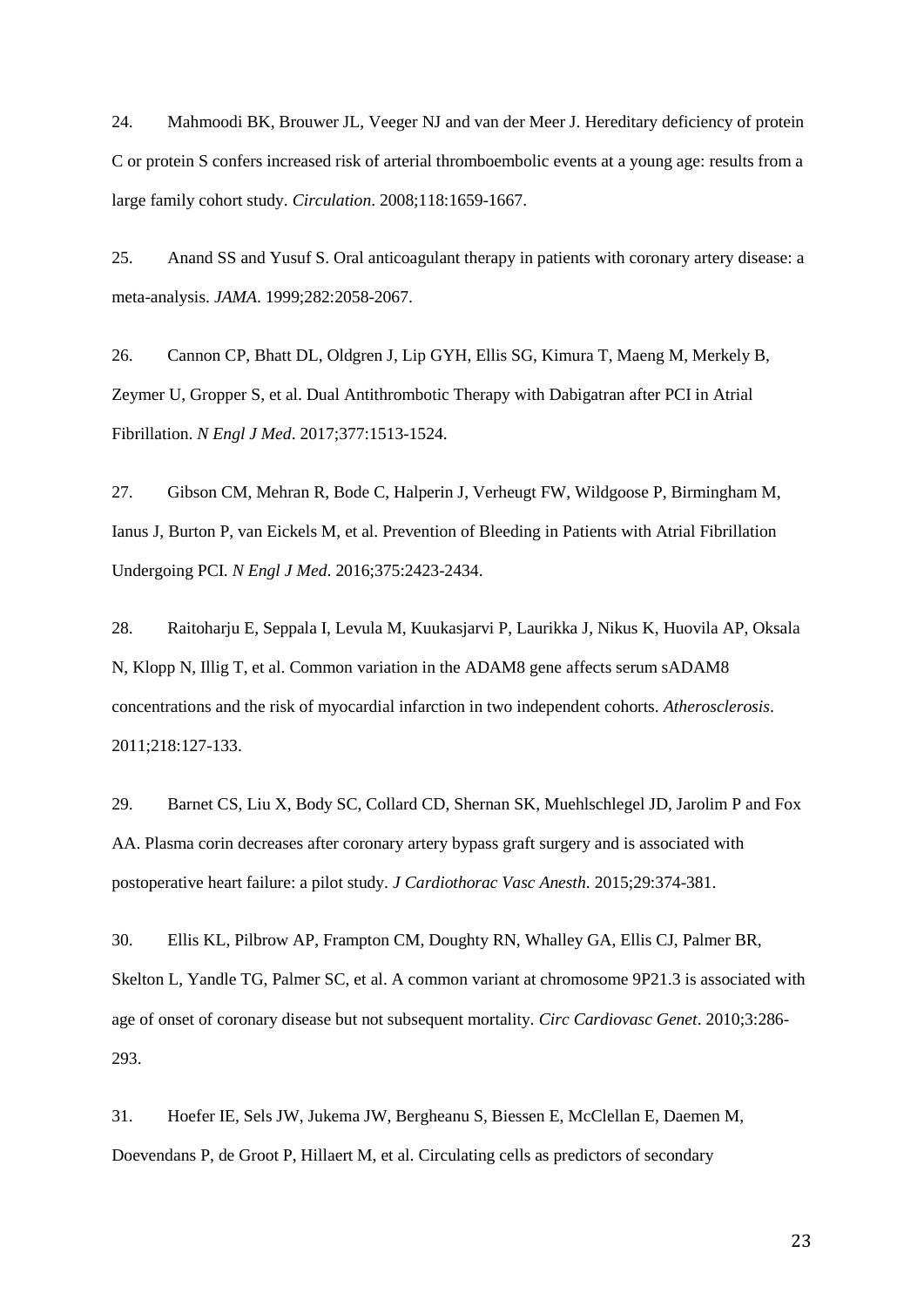manifestations of cardiovascular disease: design of the CIRCULATING CELLS study. *Clin Res Cardiol*. 2013;102:847-856.

32. Mehta SR, Yusuf S and Clopidogrel in Unstable angina to prevent Recurrent Events Study I. The Clopidogrel in Unstable angina to prevent Recurrent Events (CURE) trial programme; rationale, design and baseline characteristics including a meta-analysis of the effects of thienopyridines in vascular disease. *Eur Heart J*. 2000;21:2033-2041.

33. Cambou JP, Simon T, Mulak G, Bataille V and Danchin N. The French registry of Acute ST elevation or non-ST-elevation Myocardial Infarction (FAST-MI): study design and baseline characteristics. *Arch Mal Coeur Vaiss*. 2007;100:524-534.

34. Nieminen T, Lehtinen R, Viik J, Lehtimaki T, Niemela K, Nikus K, Niemi M, Kallio J, Koobi T, Turjanmaa V, et al. The Finnish Cardiovascular Study (FINCAVAS): characterising patients with high risk of cardiovascular morbidity and mortality. *BMC Cardiovasc Disord*. 2006;6:9.

35. Wang Z, Klipfell E, Bennett BJ, Koeth R, Levison BS, Dugar B, Feldstein AE, Britt EB, Fu X, Chung YM, et al. Gut flora metabolism of phosphatidylcholine promotes cardiovascular disease. *Nature*. 2011;472:57-63.

36. Doney AS, Fischer B, Lee SP, Morris AD, Leese G and Palmer CN. Association of common variation in the PPARA gene with incident myocardial infarction in individuals with type 2 diabetes: a Go-DARTS study. *Nucl Recept*. 2005;3:4.

37. Evans JM, Wang J and Morris AD. Comparison of cardiovascular risk between patients with type 2 diabetes and those who had had a myocardial infarction: cross sectional and cohort studies. *BMJ*. 2002;324:939-942.

38. Gong Y, Beitelshees AL, Cooper-DeHoff RM, Lobmeyer MT, Langaee TY, Wu J, Cresci S, Province MA, Spertus JA, Pepine CJ, et al. Chromosome 9p21 haplotypes and prognosis in white and black patients with coronary artery disease. *Circ Cardiovasc Genet*. 2011;4:169-178.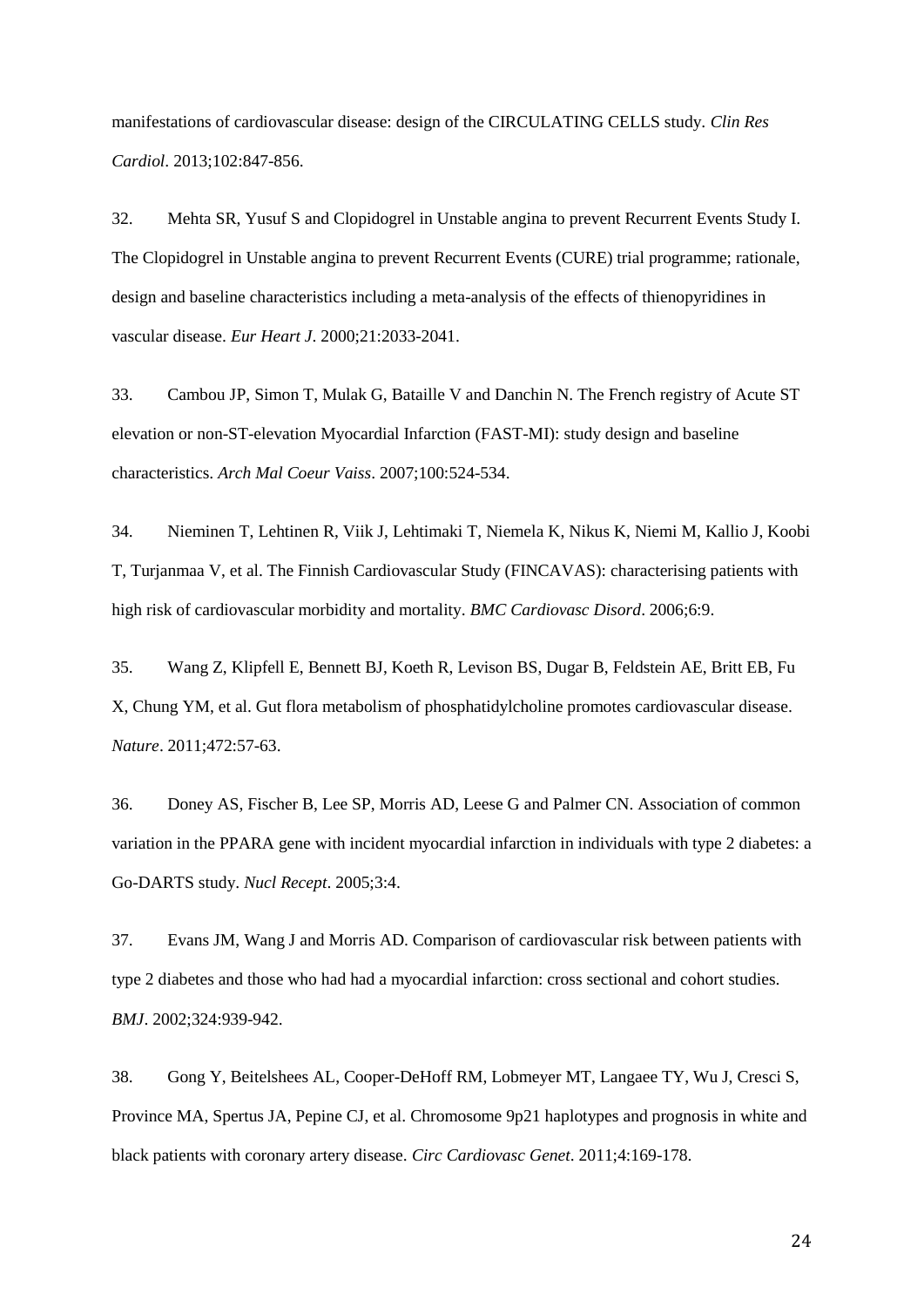39. Writing Committee for the VISION Study Investigators, Devereaux PJ, Biccard BM, Sigamani A, Xavier D, Chan MTV, Srinathan SK, Walsh M, Abraham V, Pearse R, et al. Association of Postoperative High-Sensitivity Troponin Levels With Myocardial Injury and 30-Day Mortality Among Patients Undergoing Noncardiac Surgery. *JAMA*. 2017;317:1642-1651.

40. Beutner F, Teupser D, Gielen S, Holdt LM, Scholz M, Boudriot E, Schuler G and Thiery J. Rationale and design of the Leipzig (LIFE) Heart Study: phenotyping and cardiovascular characteristics of patients with coronary artery disease. *PLoS ONE*. 2011;6:e29070.

41. Winkelmann BR, Marz W, Boehm BO, Zotz R, Hager J, Hellstern P, Senges J and Group LS. Rationale and design of the LURIC study--a resource for functional genomics, pharmacogenomics and long-term prognosis of cardiovascular disease. *Pharmacogenomics*. 2001;2:S1-73.

42. James S, Akerblom A, Cannon CP, Emanuelsson H, Husted S, Katus H, Skene A, Steg PG, Storey RF, Harrington R, et al. Comparison of ticagrelor, the first reversible oral P2Y(12) receptor antagonist, with clopidogrel in patients with acute coronary syndromes: Rationale, design, and baseline characteristics of the PLATelet inhibition and patient Outcomes (PLATO) trial. *Am Heart J*. 2009;157:599-605.

43. Richards AM, Nicholls MG, Espiner EA, Lainchbury JG, Troughton RW, Elliott J, Frampton C, Turner J, Crozier IG and Yandle TG. B-type natriuretic peptides and ejection fraction for prognosis after myocardial infarction. *Circulation*. 2003;107:2786-2792.

44. Breet NJ, van Werkum JW, Bouman HJ, Kelder JC, Ruven HJ, Bal ET, Deneer VH, Harmsze AM, van der Heyden JA, Rensing BJ, et al. Comparison of platelet function tests in predicting clinical outcome in patients undergoing coronary stent implantation. *JAMA*. 2010;303:754-762.

45. Simons PC, Algra A, Bots ML, Grobbee DE and van der Graaf Y. Common carotid intimamedia thickness and arterial stiffness: indicators of cardiovascular risk in high-risk patients. The SMART Study (Second Manifestations of ARTerial disease). *Circulation*. 1999;100:951-957.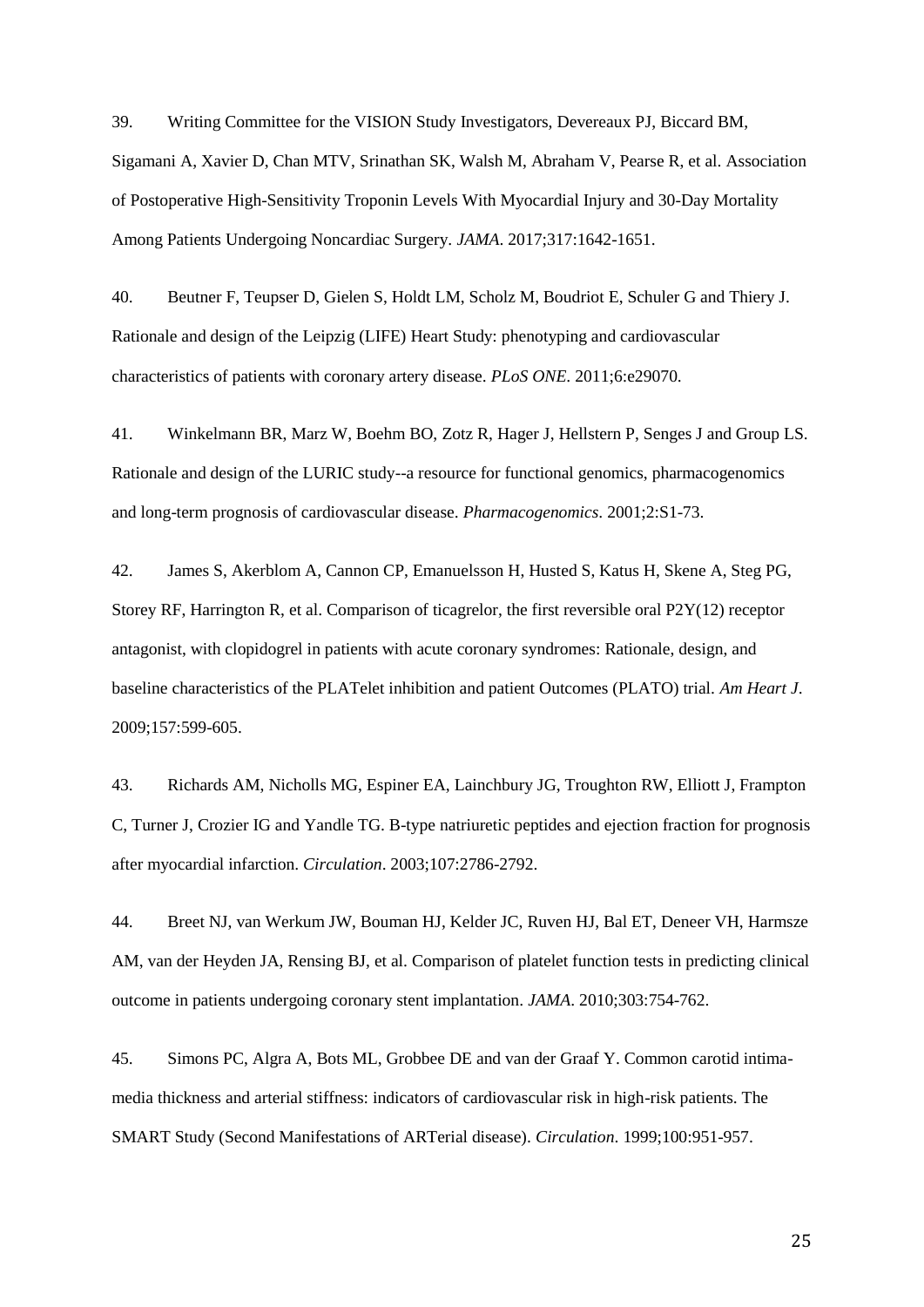46. STABILITY Investigators, White HD, Held C, Stewart R, Tarka E, Brown R, Davies RY, Budaj A, Harrington RA, Steg PG, et al. Darapladib for preventing ischemic events in stable coronary heart disease. *N Engl J Med*. 2014;370:1702-1711.

47. Arnold SV, Chan PS, Jones PG, Decker C, Buchanan DM, Krumholz HM, Ho PM, Spertus JA and Cardiovascular Outcomes Research C. Translational Research Investigating Underlying Disparities in Acute Myocardial Infarction Patients' Health Status (TRIUMPH): design and rationale of a prospective multicenter registry. *Circ Cardiovasc Qual Outcomes*. 2011;4:467-476.

48. Gijsberts CM, den Ruijter HM, de Kleijn DP, Huisman A, ten Berg MJ, van Wijk RH, Asselbergs FW, Voskuil M, Pasterkamp G, van Solinge WW, et al. Hematological Parameters Improve Prediction of Mortality and Secondary Adverse Events in Coronary Angiography Patients: A Longitudinal Cohort Study. *Medicine (Baltimore)*. 2015;94:e1992.

49. Kroger E, Van Marum R, Souverein P, Carmichael PH and Egberts T. Treatment with rivastigmine or galantamine and risk of urinary incontinence: results from a Dutch database study. *Pharmacoepidemiology and drug safety*. 2015;24:276-285.

50. Rutten-Jacobs LCA, Tozer DJ, Duering M, Malik R, Dichgans M, Markus HS and Traylor M. Genetic Study of White Matter Integrity in UK Biobank (N=8448) and the Overlap With Stroke, Depression, and Dementia. *Stroke*. 2018;49:1340-1347.

51. Samani NJ, Burton P, Mangino M, Ball SG, Balmforth AJ, Barrett J, Bishop T, Hall A and Group BHFFHSR. A genomewide linkage study of 1,933 families affected by premature coronary artery disease: The British Heart Foundation (BHF) Family Heart Study. *Am J Hum Genet*. 2005;77:1011-1020.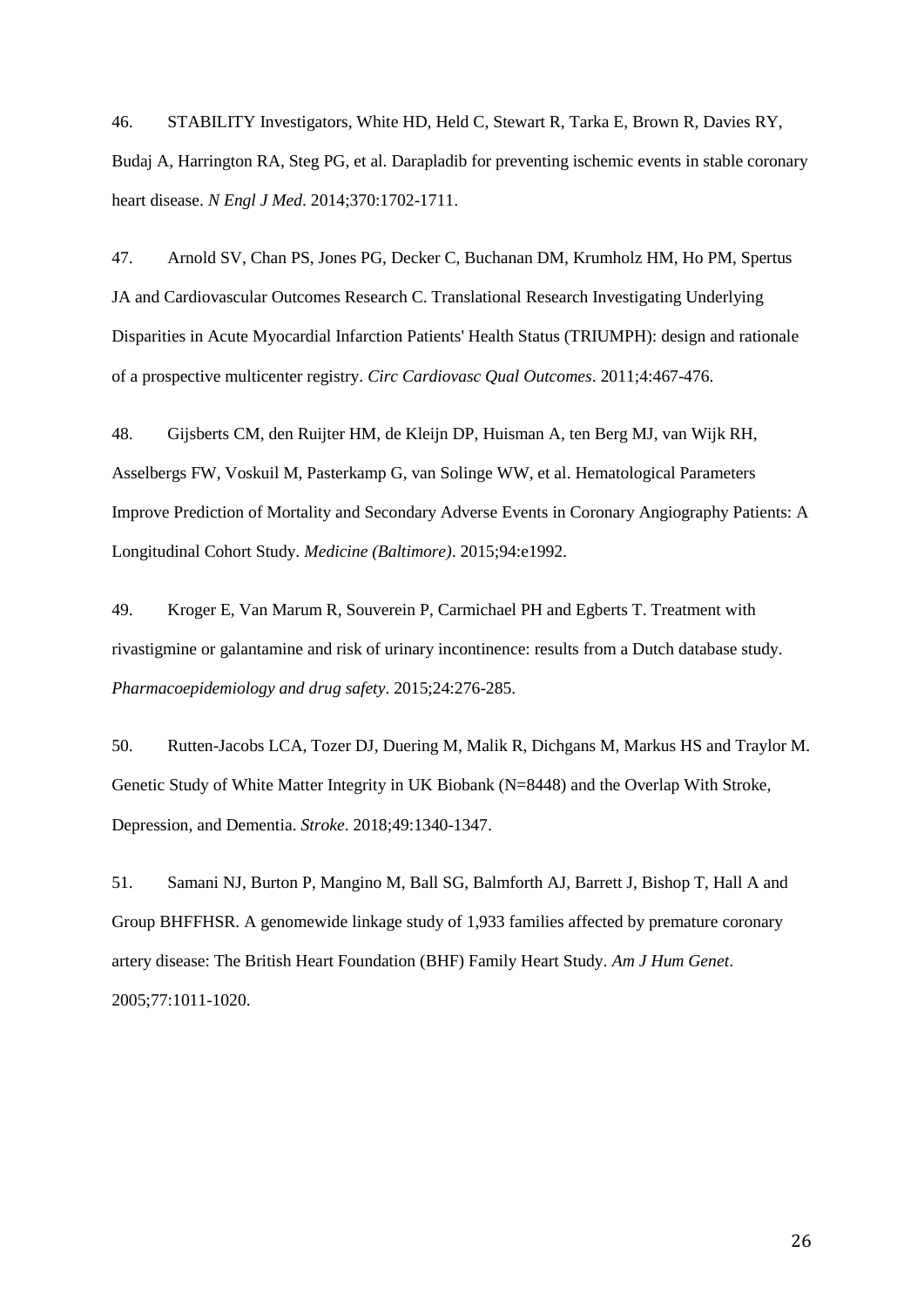# **Figure 1. Pooled associations of factor V Leiden with the primary outcome in patients with overall and subtypes of baseline CHD.**

CHD= coronary heart disease, ACS= acute coronary syndrome, CAD=coronary artery disease, MI=myocardial infarction, E=number of the primary outcome (i.e., composite of myocardial infarction and CHD death),  $N=$  total number of included participants,  $S=$  number of studies contributing to the pooled estimates, HR= hazard ratio, and CI= confidence interval. Estimates are adjusted for sex and age and are based on fixed-effect meta-analysis.

# **Figure 2. Pooled associations of factor V Leiden with the primary outcome across traditional cardiovascular risk factors strata in the overall CHD population.**

BMI= body-mass index, E=number of the primary outcome (i.e., composite of myocardial infarction and CHD death),  $N=$  total number of included participants,  $S=$  number of contributing studies,  $HR=$ hazard ratio, CI= confidence interval, and P-dif= P for difference across the strata of the variable. Estimates are adjusted for sex and age, when appropriate, and are based on fixed-effect meta-analysis.

# **Figure 3. Association between study-level characteristics and the log-hazard ratios for the primary outcome in the overall CHD population.**

The middle of each bubble represents the log-hazard ratio of the primary outcome from the individual studies against the study-characteristics shown on the x-axis. The sizes of the bubbles are proportional to the inverse of the standard-errors of the log-hazard ratios.

# **Figure 4. Pooled associations of factor V Leiden with the secondary outcomes in the overall CHD population.**

MI= myocardial infarction,  $CV =$  cardiovascular, E=number of the outcome, N= total number of included participants, S= number of contributing studies, HR= hazard ratio and CI= confidence interval. Estimates are adjusted for sex and age and are based on fixed-effect meta-analysis. For the estimates of the individual studies contributing to these pooled estimates see Supplemental Figures VI-XI in the Supplement.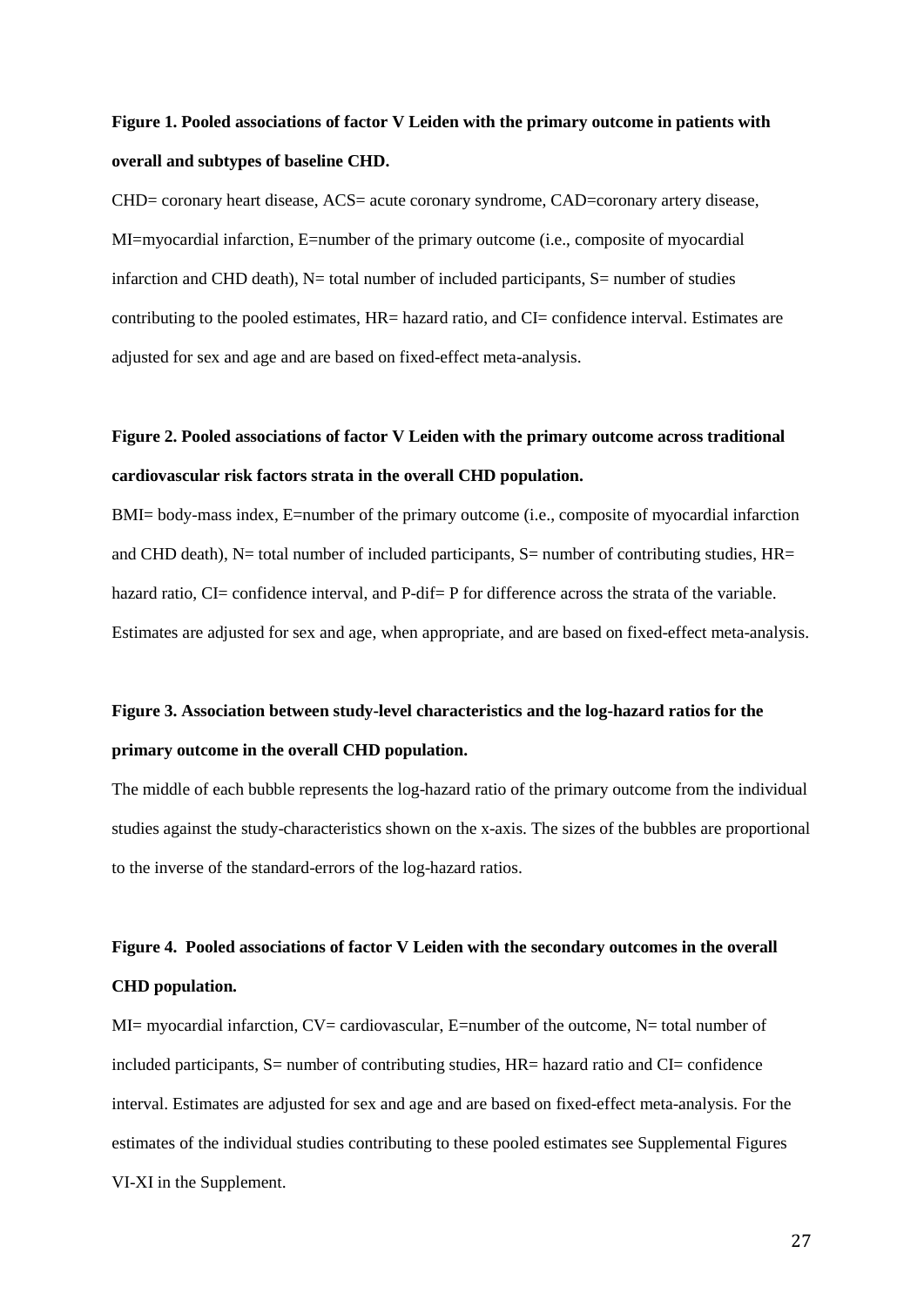#### **AUTHORS:**

Bakhtawar K. Mahmoodi, MD, PhD, MPH  $^{1,2}$ ; Vinicius Tragante, PhD  $^{3}$ ; Marcus E. Kleber, PhD  $^{4}$ ; Michael V. Holmes, MD, PhD  $^{5,6,7}$ ; Amand F. Schmidt, PhD  $^{3,8}$ ; Raymond O. McCubrey, MS  $^{9}$ ; Laurence J. Howe, PhD<sup>8</sup>; Kenan Direk, PhD<sup>8</sup>; Hooman Allayee, PhD<sup>10</sup>; Ekaterina V. Baranova,  $\sum_{i=1}^{N} MSc^{-11}$ ; Peter S. Braund, PhD  $^{12, 13}$ ; Graciela E. Delgado, MSc<sup>4</sup>; Niclas Eriksson, PhD  $^{14}$ ; Crystel M. Gijsberts, MD, PhD<sup>15</sup>; Yan Gong, PhD<sup>16</sup>; Jaana Hartiala, PhD<sup>10, 17</sup>; Mahyar Heydarpour, PhD  $^{18, 19}$ ; Gerard Pasterkamp, MD, PhD  $^{20}$ ; Salma Kotti, PharmD, PhD  $^{21}$ ; Pekka Kuukasjärvi, PhD  $^{22}$ ; Petra A. Lenzini, MS<sup>23</sup>; Daniel Levin, PhD<sup>24</sup>; Leo-Pekka Lyytikäinen, MD<sup>25, 26</sup>; Jochen D. Muehlschlegel, MD, MMSc  $^{18, 19}$ ; Christopher P. Nelson, PhD  $^{12, 13}$ ; Kjell Nikus, PhD  $^{27, 28}$ ; Anna P. Pilbrow, PhD<sup>29</sup>; W.H.Wilson Tang, MD<sup>30, 31</sup>; Sander W. van der Laan, PhD<sup>32</sup>; Jessica van Setten, PhD<sup>3</sup>; Ragnar O. Vilmundarson, MSc<sup>33, 34</sup>; John Deanfield, MD<sup>8</sup>; Panos Deloukas, PhD<sup>35, 36</sup>; Frank Dudbridge, PhD<sup>37</sup>; Stefan James, MD, PhD<sup>14, 38</sup>; Ify R Mordi, MD<sup>24</sup>; Andrej Teren, MD<sup>39, 40</sup>; Thomas O. Bergmeijer, MD<sup>1</sup>; Simon C. Body, MBChB, MPH<sup>41</sup>; Michiel Bots, MD<sup>42</sup>; Ralph Burkhardt, MD<sup>43, 40</sup>; Rhonda M. Cooper-DeHoff, PharmD<sup>16, 44</sup>; Sharon Cresci, MD<sup>45, 23</sup>; Nicolas Danchin, MD, PhD <sup>46, 47</sup>; Robert N. Doughty, MD <sup>48</sup>; Diederick E. Grobbee, MD, PhD <sup>42</sup>; Emil Hagström, MD, PhD  $^{49,38}$ ; Stanley L. Hazen, MD, PhD  $^{30,50}$ ; Claes Held, MD, PhD  $^{14,38}$ ; Imo E. Hoefer, MD, PhD<sup>51</sup>; G. Kees Hovingh, MD, PhD<sup>52</sup>; Julie A. Johnson, PharmD<sup>16, 44</sup>; Marcin P. Kaczor, MD, PhD<sup>53</sup>; Mika Kähönen, PhD<sup>54, 55</sup>; Olaf H. Klungel, PharmD, PhD<sup>11</sup>; Jari O. Laurikka, PhD <sup>56, 57</sup>; Terho Lehtimäki, PhD <sup>25, 26</sup>; Daniel Lindholm, MD, PhD <sup>14, 38</sup>; Anke H. Maitland-van der Zee, PharmD, PhD  $^{58, 11}$ ; Ruth McPherson, MD, PhD  $^{33, 59}$ ; Colin N. Palmer, PhD  $^{60}$ ; Adriaan O. Kraaijeveld, MD, PhD<sup>3</sup>; Carl J. Pepine, MD<sup>61</sup>; Marek Sanak, MD, PhD<sup>53</sup>; Naveed Sattar, PhD<sup>62</sup>; Markus Scholz, PhD  $^{63, 40}$ ; Tabassome Simon, MD, PhD  $^{64, 65}$ ; John A. Spertus, MD, MPH  $^{66, 67}$ ; Alexandre F. R. Stewart, PhD  $^{33, 34}$ ; Wojciech Szczeklik, MD, PhD  $^{53}$ ; Joachim Thiery, MD  $^{68, 40}$ ; Frank L.J. Visseren, MD<sup>69</sup>; Johannes Waltenberger, MD<sup>70</sup>; A. Mark Richards, MD, PhD<sup>29, 71</sup>; Chim C. Lang, MD<sup>24</sup>; Vicky A. Cameron, PhD<sup>29</sup>; Axel Åkerblom, MD, PhD<sup>14, 38</sup>; Guillaume Pare, MD<sup>72,</sup> <sup>73</sup>; Winfried März, MD<sup>4, 74, 75</sup>; Nilesh J. Samani, MD, PhD<sup>12, 13</sup>; Aroon D. Hingorani, MD, PhD<sup>8</sup>; Jurriën M. ten Berg, MD, PhD<sup>1</sup>; Lars Wallentin\*, MD, PhD<sup>14, 38</sup>; Folkert W. Asselbergs\*, MD, PhD  $3$ ; Riyaz Patel\*, MD  $8,76$ .

\* Denotes equal contribution.

## **Affiliations:**

<sup>1</sup> St. Antonius Hospital, department of Cardiology, Koekoekslaan 1, 3435CM, Nieuwegein, the Netherlands.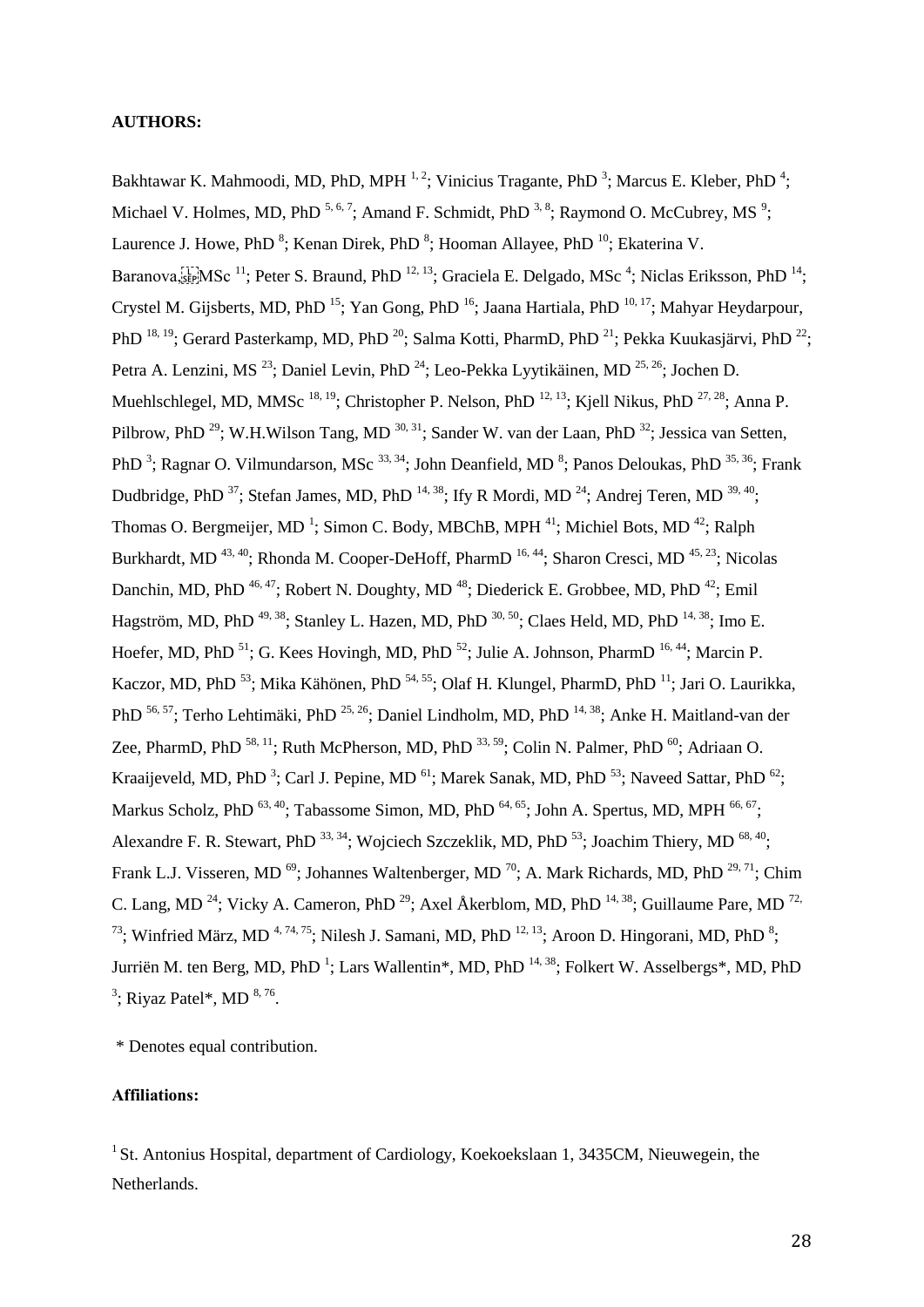<sup>2</sup> Division of Hemostasis and Thrombosis, Department of Hematology, UMC Groningen, University of Groningen, Groningen, the Netherlands.

<sup>3</sup> Department of Cardiology, Division Heart and Lungs, UMC Utrecht, Utrecht University, Utrecht, the Netherlands.

<sup>4</sup> Vth Department of Medicine, Medical Faculty Mannheim, Heidelberg University, Theodor-Kutzer-Ufer 1-3, 68167 Mannheim, Germany.

<sup>5</sup> Clinical Trial Service Unit and Epidemiological Studies Unit, Nuffield Department of Population Health, University of Oxford, Oxford, UK.

 $6$ Medical Research Council Population Health Research Unit at the University of Oxford, Oxford, UK.

<sup>7</sup>National Institute for Health Research Oxford Biomedical Research Centre, Oxford University Hospital, Oxford, UK.

<sup>8</sup> Institute of Cardiovascular Science and UCL BHF Research Accelerator, Faculty of Population Health Science, University College London, London, UK.

<sup>9</sup> Intermountain Heart Institute, Intermountain Medical Center, Salt Lake City, UT, USA.

 $10$  Departments of Preventive Medicine and Biochemistry and Molecular Medicine, Keck School of Medicine of USC, Los Angeles, CA 90033, USA.

<sup>11</sup> Division of Pharmacoepidemiology and Clinical Pharmacology, Utrecht University, Utrecht, the Netherlands.

<sup>12</sup> Department of Cardiovascular Sciences, University of Leicester, BHF Cardiovascular Research Centre, Glenfield Hospital, Leicester, UK.

<sup>13</sup> NIHR Leicester Biomedical Research Centre, Glenfield Hospital, Groby Road, Leicester, LE3 9OP, UK.

<sup>14</sup> Uppsala Clinical Research Center, Uppsala, Sweden.

<sup>15</sup> Laboratory of Experimental Cardiology, UMC Utrecht, Utrecht, the Netherlands.

<sup>16</sup> University of Florida, Department of Pharmacotherapy and Translational Research and Center for Pharmacogenomics, 1333 Center Drive, Gainesville, FL 32608, USA.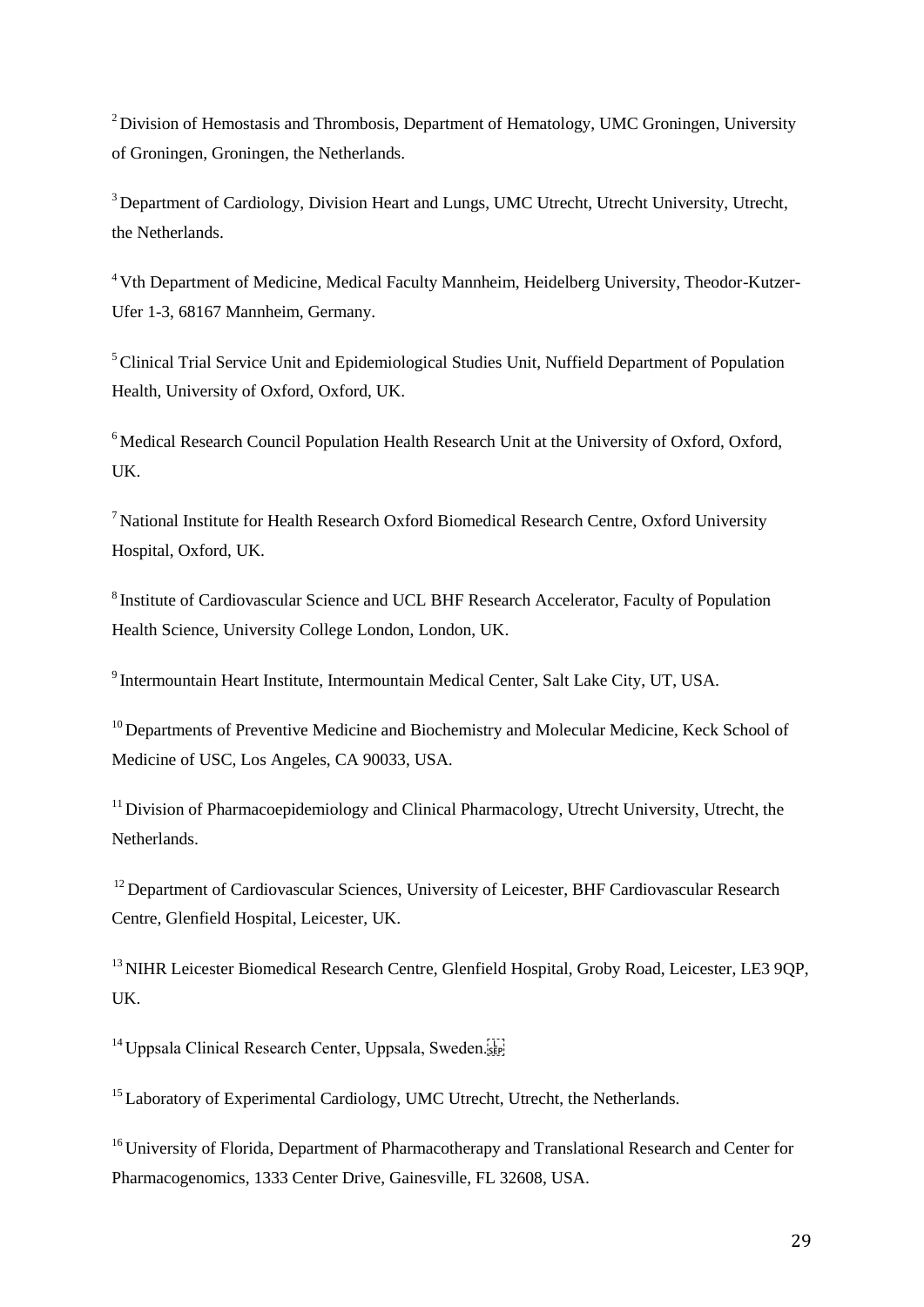<sup>17</sup> Institute for Genetic Medicine, Keck School of Medicine of USC, Los Angeles, CA 90033, USA.

<sup>18</sup> Department of Anesthesiology, Perioperative and Pain Medicine, Brigham and Women's Hospital, Boston, MA 02115, USA.

<sup>19</sup> Harvard Medical School, Harvard University, Boston, MA 02115, USA.

 $20$  Department of Clinical Chemistry, UMC Utrecht, Utrecht University, Utrecht, the Netherlands.

<sup>21</sup> Assistance Publique-Hôpitaux de Paris (APHP), Department of Clinical Pharmacology, Platform of Clinical Research of East Paris (URCEST-CRCEST-CRB HUEP-UPMC), Paris, France.

 $^{22}$  Department of Cardio-Thoracic Surgery, Finnish Cardiovascular Research Center - Tampere, Faculty of Medicine and Health Techonology, Tampere University, Arvo Ylpön katu 34, Tampere 33014, Finland.

<sup>23</sup> Washington University School of Medicine, Department of Genetics, Statistical Genomics Division, Saint Louis, Missouri, USA.

 $24$  Division of Molecular and Clinical Medicine, School of Medicine, University of Dundee, Dundee DD1 9SY, Scotland, UK.

 $25$  Department of Clinical Chemistry, Fimlab Laboratories, Arvo Ylpön katu 34, Tampere 33014, Finland.

<sup>26</sup> Department of Clinical Chemistry, Finnish Cardiovascular Research Center - Tampere, Faculty of Medicine and Health Techonology, Tampere University, Tampere 33014, Finland.

 $27$  Department of Cardiology, Heart Center, Tampere University Hospital, Ensitie 4, 33520 Tampere, Finland.

<sup>28</sup> Department of Cardiology, Finnish Cardiovascular Research Center - Tampere, Faculty of Medicine and Health Technology, Tampere University, Tampere 33014, Finland.

 $29$  The Christchurch Heart Institute, University of Otago Christchurch, PO Box 4345, Christchurch 8140, New Zealand.

<sup>30</sup> Department of Cardiovascular and Metabolic Sciences, Lerner Research Institue, Cleveland Clinic, Cleveland, OH 44106, USA.

<sup>31</sup> Department of Cardiovascular Medicine, Heart and Vascular Institute, Cleveland Clinic, Cleveland,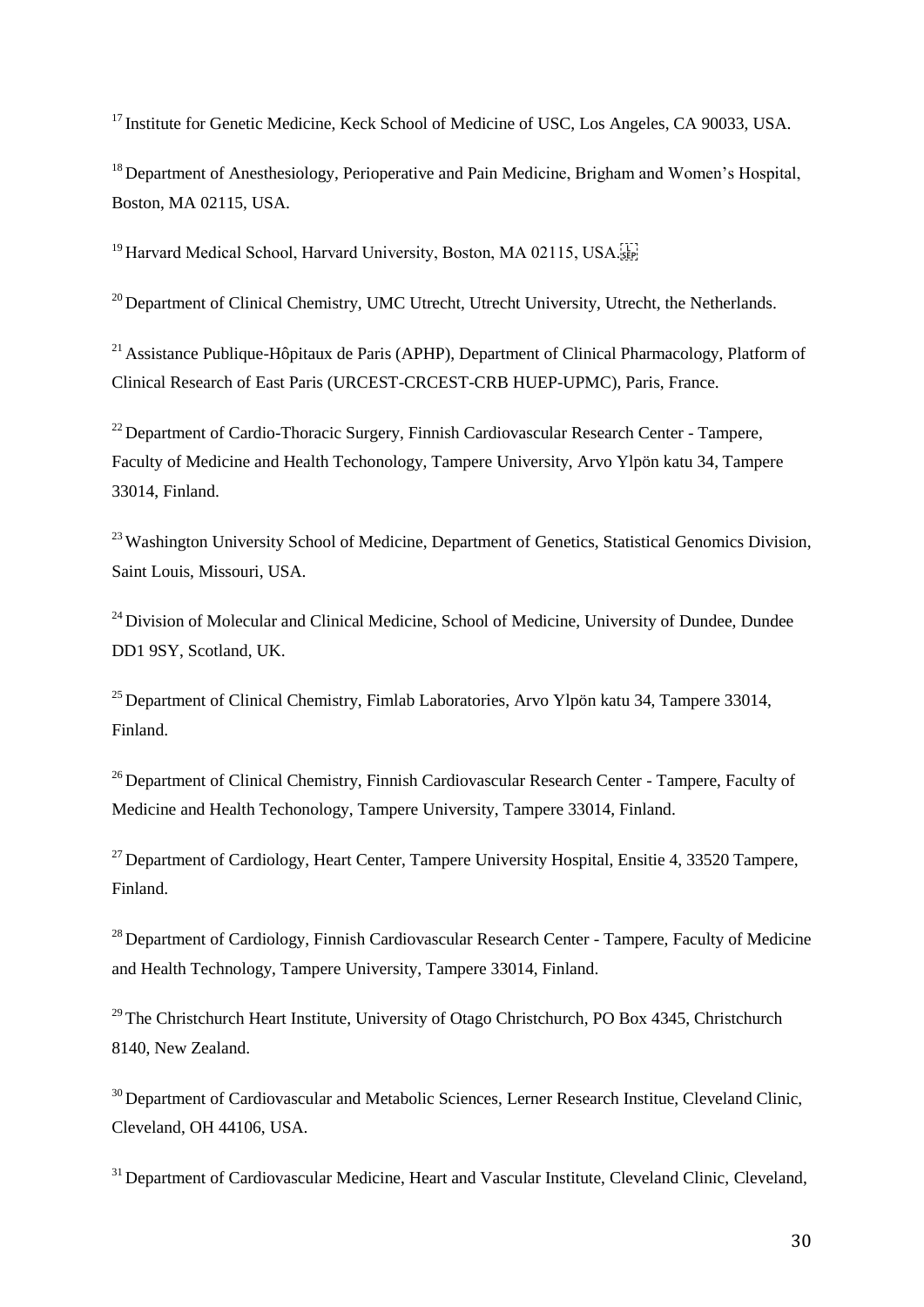## OH 44106, USA.

 $32$  Central Diagnostics Laboratory, Division Laboratories, Pharmacy, and Biomedical Genetics, UMC Utrecht, Utrecht University, Utrecht, the Netherlands.

<sup>33</sup> Ruddy Canadian Cardiovascular Genetics Centre, University of Ottawa Heart Institute, Ottawa, Ontario, Canada.

<sup>34</sup> Department of Biochemistry, Microbiology and Immunology, University of Ottawa, Ontario, Canada.

<sup>35</sup> William Harvey Research Institute, Barts and the London Medical School, Queen Mary University of London, London, UK.

<sup>36</sup> Centre for Genomic Health, Queen Mary University of London, London, UK.

<sup>37</sup> Department of Health Sciences, University of Leicester, Leicester, UK.

<sup>38</sup> Department of Medical Sciences, Cardiology, Uppsala University, Uppsala, Sweden.

<sup>39</sup> Heart Center Leipzig, Leipzig, Germany.

<sup>40</sup>LIFE Research Center for Civilization Diseases, University of Leipzig, Leipzig, Germany.

<sup>41</sup> Department of Anaesthesiology, Boston University School of Medicine, 750 Albany St, Boston, MA 02118, USA.

<sup>42</sup> Julius Center for Health Sciences and Primary Care, University Medical Center Utrecht and Utrecht University, Utrecht, the Netherlands.

<sup>43</sup> Institute of Clinical Chemistry and Laboratory Medicine, University Hospital Regensburg, Regensburg, Germany.

<sup>44</sup>College of Medicine, Division of Cardiovascular Medicine, University of Florida, 1600 SW Archer Road/Box 100277, Gainesville, FL 32610, USA.

<sup>45</sup> Washington University School of Medicine, Department of Medicine, Cardiovascular Division, Saint Louis, Missouri, USA.

<sup>46</sup> Assistance Publique-Hôpitaux de Paris (APHP), Department of Cardiology, Hôpital Européen Georges Pompidou, 75015 Paris, France; FACT (french Alliance for cardiovascular trials); Université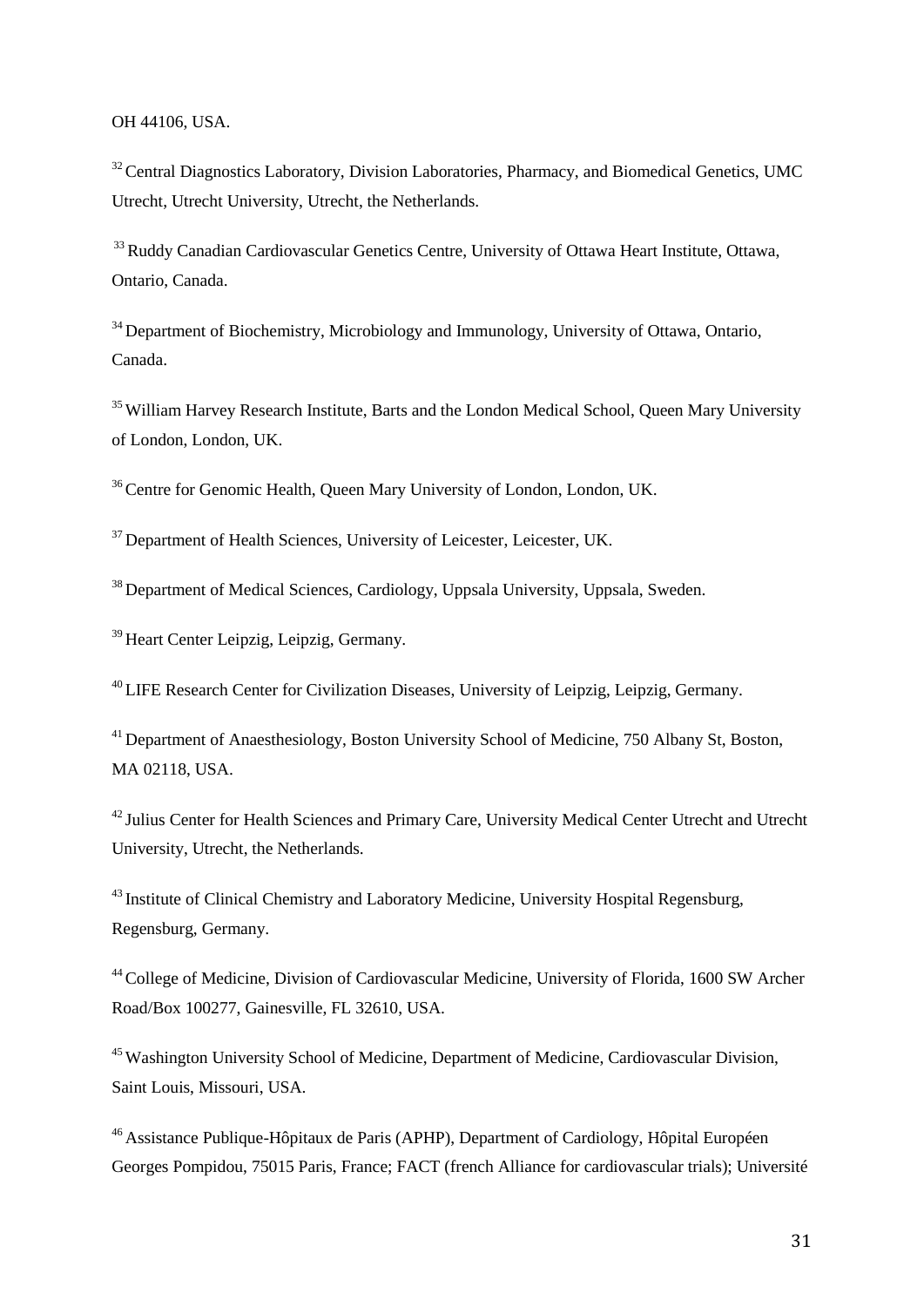Paris Descartes, Paris, France.

<sup>47</sup>Université Paris-Descartes, Paris, France.

<sup>48</sup> Heart Health Research Group, University of Auckland, Private Bag 92019, Auckland 1142, New Zealand.

<sup>49</sup>Uppsala University, Dept of Cardiology, Uppsala, Sweden and Uppsala Clinical Research Center, Uppsala, Sweden.

<sup>50</sup> Department of Cardiovascular Medicine, Heart and Vascular Institute, and Center for Microbiome and Human Health, Cleveland Clinic, Cleveland, OH 44106, USA.

<sup>51</sup> Department of Clinical Chemistry and Hematology, UMC Utrecht, Utrecht University, Utrecht, the Netherlands.

<sup>52</sup> Department of Vascular Medicine, Academic Medical Center, Amsterdam, The Netherlands.

<sup>53</sup> Department of Internal Medicine, Jagiellonian University Medical College, 8 Skawinska Str, 31-066 Kraków, Poland.

<sup>54</sup> Department of Clinical Physiology, Tampere University Hospital, FM1 3rd floor, Tampere 33521, Finland.

<sup>55</sup> Department of Clinical Physiology, Finnish Cardiovascular Research Center - Tampere, Faculty of Medicine and Health Techonology, Tampere University, Tampere 33014, Finland.

<sup>56</sup> Department of Cardio-Thoracic Surgery, Heart Center, Tampere University Hospital, Arvo Ylpön katu 6, Tampere 33521, Finland.

<sup>57</sup>Department of Cardio-Thoracic Surgery, Finnish Cardiovascular Research Center - Tampere, Faculty of Medicine and Health Techonology, Tampere University, Tampere 33014, Finland.

<sup>58</sup> Department of Respiratory Medicine, Academic Medical Center, University of Amsterdam, Amsterdam, The Netherlands.

<sup>59</sup> Departments of Medicine and Biochemistry, Microbiology and Immunology, University of Ottawa, Ontario, Canada.

 $60$  Pat Macpherson Centre for Pharmacogenetics and Pharmacogenomics, Division of Molecular and Clinical Medicine, Level 5, Mailbox 12, Ninewells Hospital and Medical School, Dundee, UK.